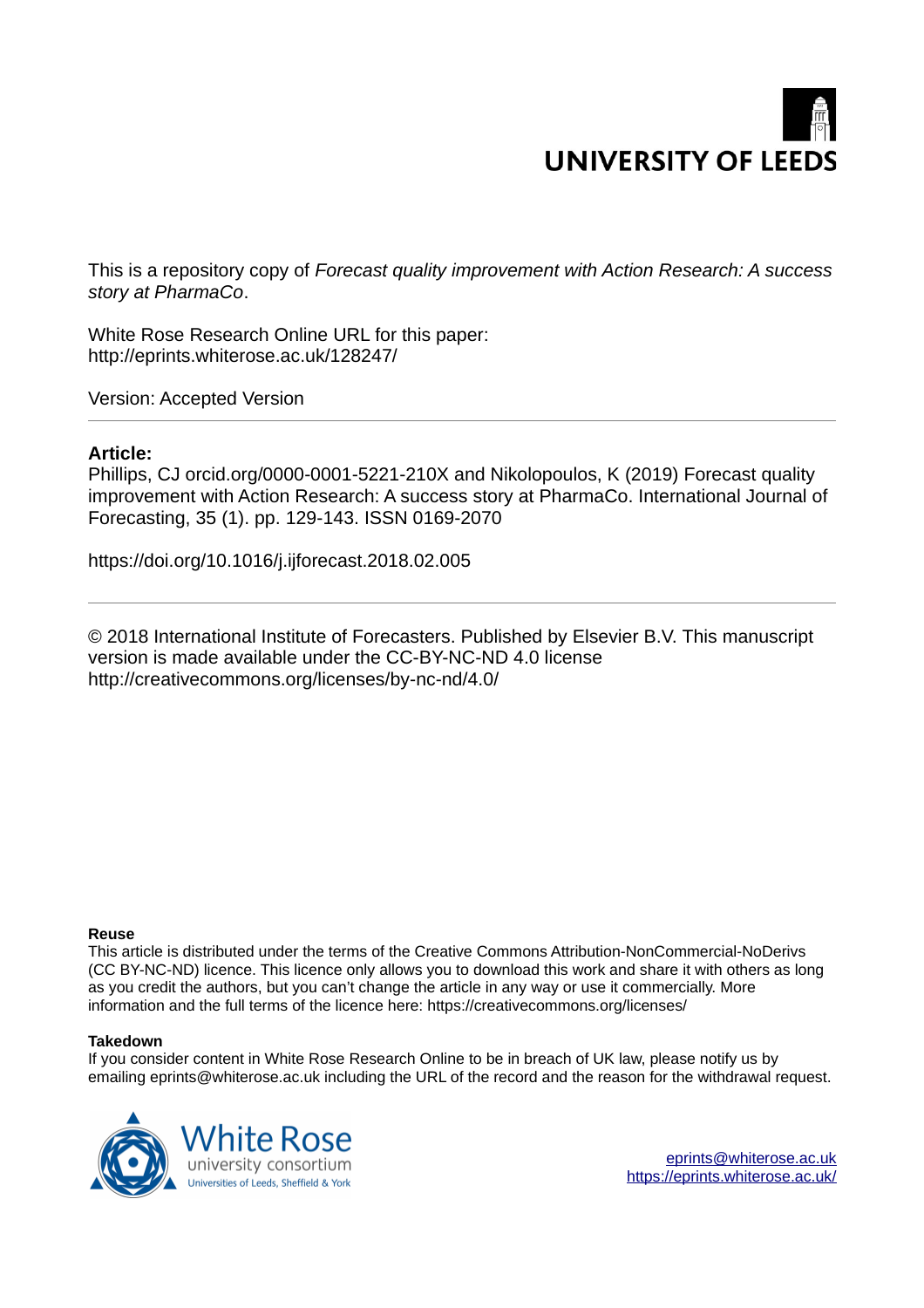# **Forecast quality improvement with Action Research: A success story at PharmaCo**

Christina J. Phillips *University of Leeds, U.K.*  Konstantinos Nikolopoulos *Bangor University, U.K.*

## **Abstract**

There is a gap in forecasting research surrounding the theory of integrating and improving forecasting in practice. The amount of academically affiliated consultancies and knowledge transfer projects taking place, due to a need for forecast quality improvement, would suggest that there are many interventions or actions taking place. However, the problems surrounding practitioner understanding, learning and usage are rarely documented. In this article we make a first step in trying to rectify this situation by using a specific case study of a fully engaged company. A successful action research intervention in the Production Planning and Control work unit improved the use and understanding of the forecast function, contributing to substantial saving, enhanced communication and working practices.

**Keywords**: Action research, forecast quality improvement, supply chain forecasting, forecasting practice, information sharing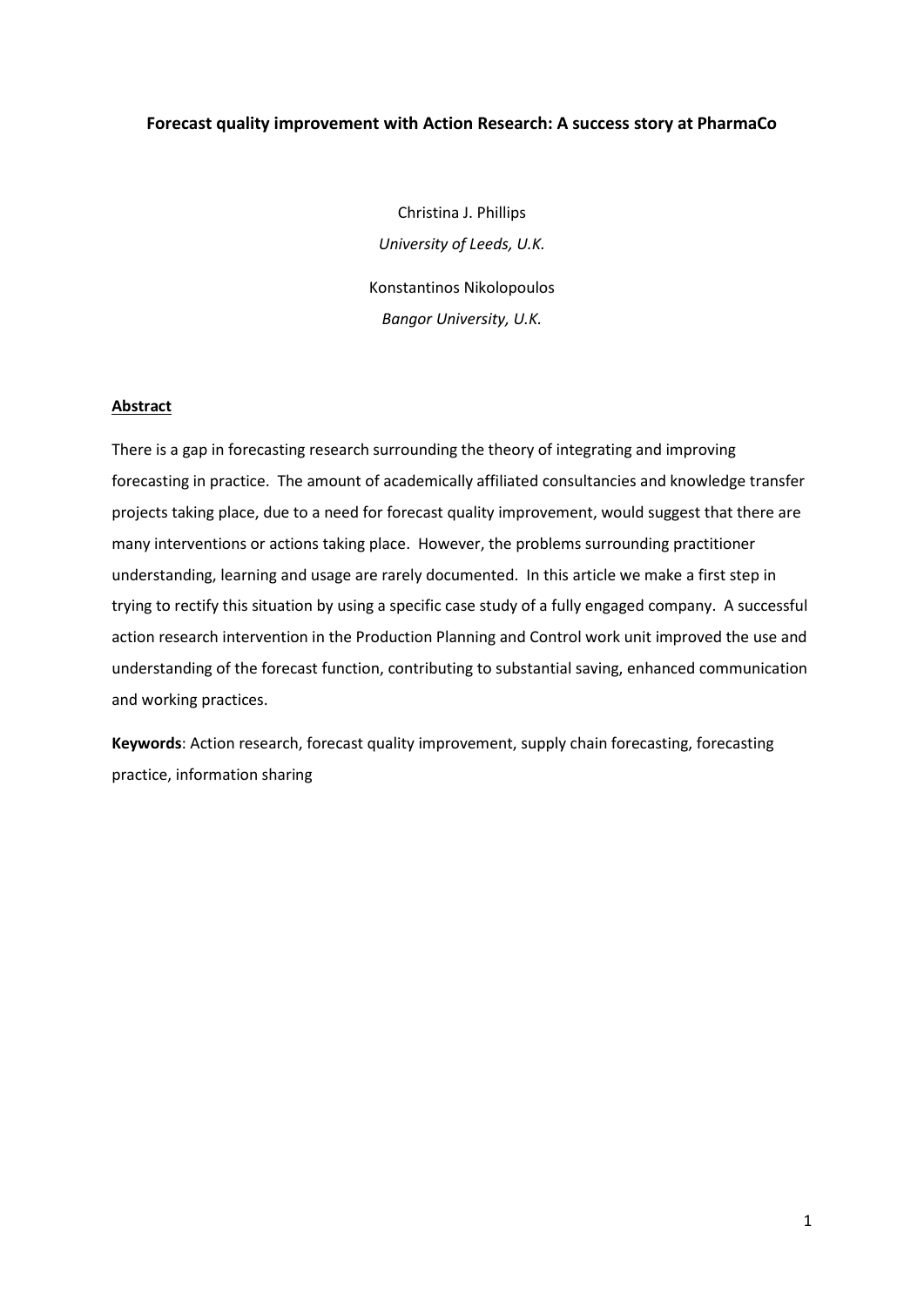#### **1. Introduction**

#### *'Forecast quality improvement remains a barren field'* (Fildes & Petropoulos, 2015).

There is a long-standing gap in research regarding day to day forecast use, and how to improve it (Fildes & Hastings, 1994; Fildes & Petropoulos, 2015; Mahmoud, DeRoeck, Brown, & Rice, 1992) which we need to understand in order to integrate academic forecasting research. While it would appear that more companies are using statistical forecast support systems (Fildes & Petropoulos, 2015) there are still issues surrounding training, perception and understanding of the impact of demand forecasting throughout the production and supply chain (Moon, 2006).

Forecasting in practice is a socio-technical system involving humans, established processes and computers. Decisions regarding forecast use are often made in a dynamic environment but the processes surrounding them tend to be prescribed systems, developed over time and specific to the individual company. Action research is a paradigm which studies interventions in real world practices aimed at improvement and/or change (Baskerville & Wood-Harper, 1996a; Eden & Huxham, 2006; Lewin, 1946; Susman & Evered, 1978). It provides a framework that can explore the standard use of forecasting in practice alongside the barriers to implementation and the behaviours surrounding forecast understanding and use. It requires iterative development, is forward looking, collaborative, situational and implies system development (Susman & Evered, 1978), it has also been recommended for use in studying and managing change in socio-technical systems (Mumford, 2006). The use of forecasting in a supply chain context is likely to be different for each organisation. If we aim to improve forecasting support systems, then we must audit current systems and move towards an *idealised future state* (Moon, Mentzer, & Smith, 2003). This makes action research an ideal method to aid and study forecast quality improvement through the utilisation in practice of academic research and algorithms.

Moon (2006) and Fildes & Petropoulos (2015), outline methods that can be used to help improve the forecasting function in an industrial setting, but not a clear set of recommendations for improvement interventions. How do we move beyond performing a forecast audit (Moon et al., 2003) to go onto the idealised future state, especially if we are unable to persuade a company to employ and/or train a forecast champion?

There is a growing body of work related to behaviour in forecasting: to name a few notable examples cited in the literature Kreye, Goh, Newnes & Goodwin (2012), Kremer, Moritz & Siemsen (2011) and Makridakis & Taleb (2009) investigate reactions to uncertainty; Lawrence, Goodwin, O'Connor, & Onkal (2006), Fildes, Goodwin, Lawrence & Nikolopoulos (2009), Goodwin, Onkal &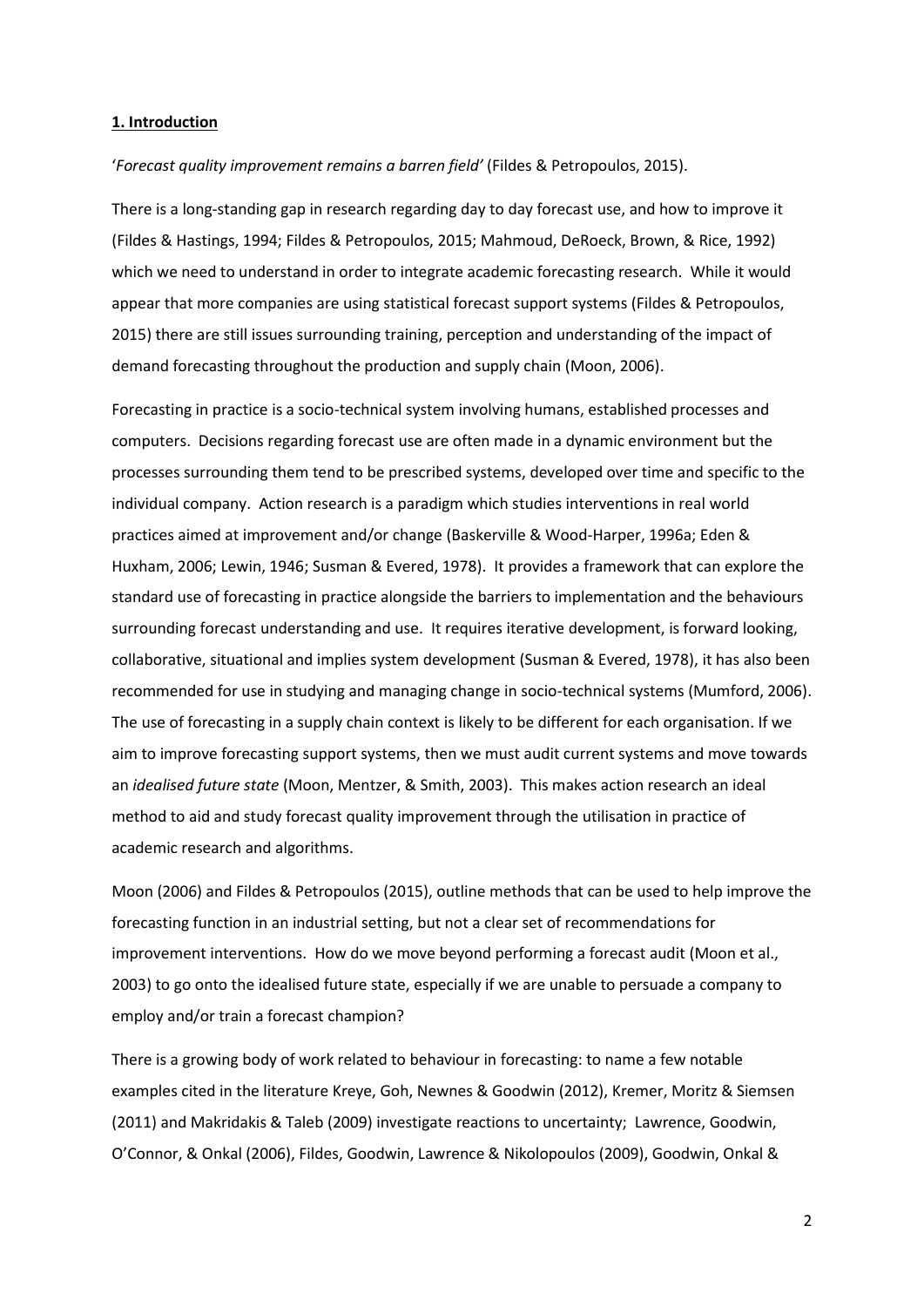Thomson (2010) study the effect of judgmental adjustments on statistical forecasts. What many of these papers have in common is using either experimental observations or empirical evidence (or both) to build theory concerning behavioural effects. What has not been covered are theories concerning interventions in practice to improve forecast systems, for this methods which view relations and interactions between the social and the material are necessary, see Cecez-Kecmanovic, Galliers, Robert, Henfridsson, Newell & Vidgen (2014) for a review with respect to information systems research.

What paradigms should we use in order to study, and successfully perform, forecast improvement such that we can learn from each other's interventions and advance theory? For this repeatable holistic methods are required which are able to capture all of the nuances of a complex sociotechnical system. This theory already exists within Organisation Science (Argyris, 1970, 1977; Orlikowski, 2000; Sandberg & Tsoukas, 2011) and Operations Research (Jackson, 2003; Mingers & Brocklesby, 1997; Ormerod, 2014a) but to date has not been developed within forecasting research. We contribute to forecasting research by describing an action research project which has improved the use and perception of the forecasting function in a multinational company; this is, to our knowledge, one of the very few studies - if not the first<sup>1</sup> one - that have been undertaken explicitly using action research in order to improve the supply chain forecasts.

Oliva and Watson performed a series of qualitative studies (2009, 2011) in sales forecasting and supply chain planning. This was done via employing state-of-the-art qualitative techniques that are not often seen in the forecasting literature. Based on the original work of Eisenhardt (1989), an intensive case study research approach was conducted through the analysis of 25 semi-structured interviews and observations of two meetings (Oliva & Watson, 2009). Following that, an exploratory study was implemented (Oliva & Watson, 2011), that developed propositions which formed the basis of further theoretical elicitation derived through a grounded research approach (Glaser & Strauss, 1967). They found that consensus approaches help to break down functional biases but

.<br>-

 $1$  This claim is evidenced by an extensive search with the term "action research" in all past articles in the two flagship specialist forecasting journals: the *International Journal of Forecasting* (through Elsevier ScienceDirect) and *the Journal of Forecasting* (through Wiley Online). This search brought back only five and one articles respectively and after a further careful read these articles have not employed action research as the methodological research framework. The claim is further substantiated through anecdotal discussions with IIF members during the last three IIF symposia as well as the editors of this special issue that attest that there is a very limited body of operational forecasting research conducted in a non-positivistic approach. There are however studies employing Action Research in a *Foresight* context, predominantly published in the *Journal of Technology Forecasting and Social Change*, but yet again in a very different context from operational forecasting or supply chain forecasting in general. There have also been qualitative forecasting studies with either grounded theory or other similar to AR approaches reported in OR/OM/MS journals: most notably the studies from Oliva and Watson (2009; 2011) and Caniato et al. (2011)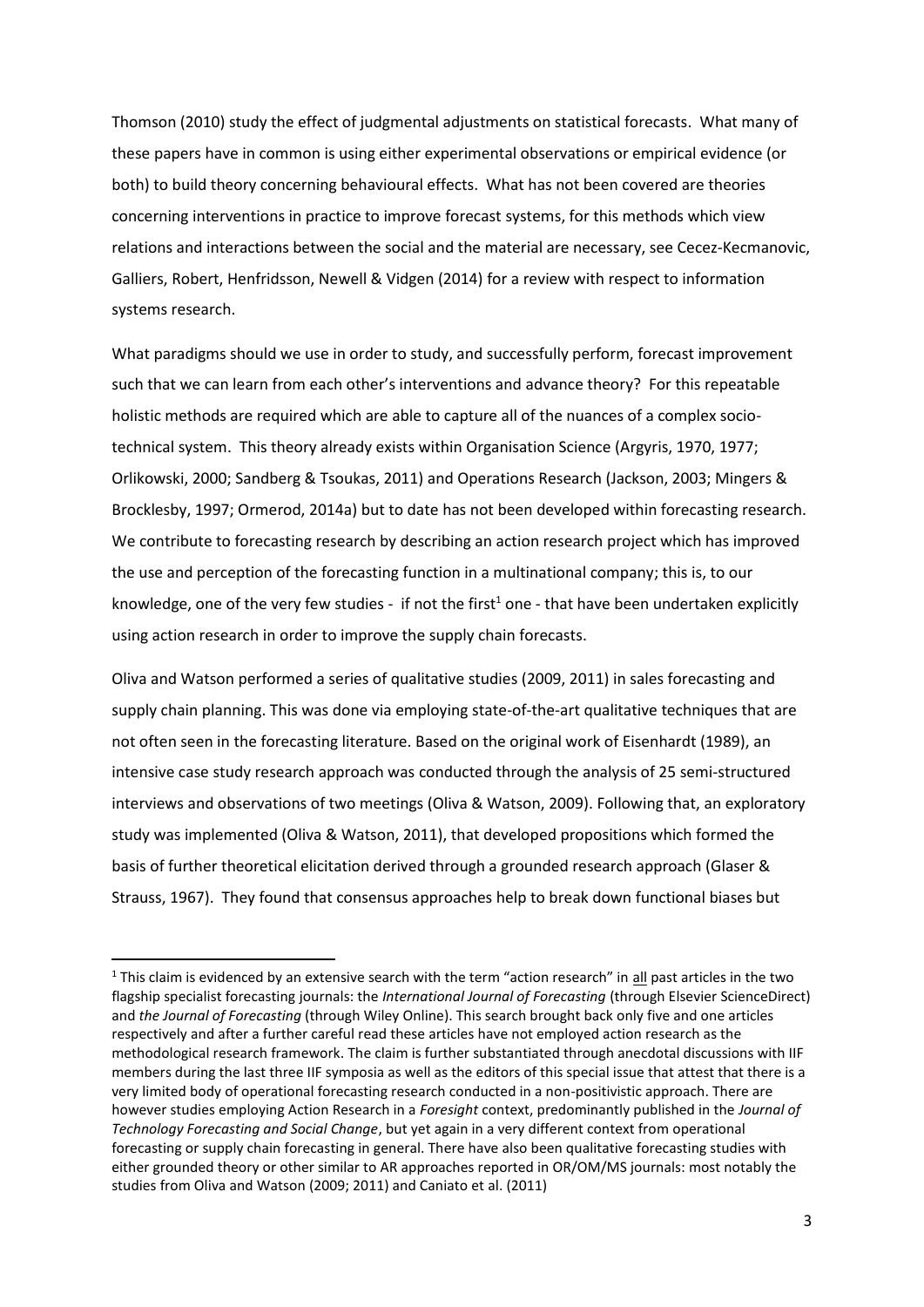that new biases are inevitable as new co-ordination systems are created in supply chain planning using consensus derived organisational forecasts.

Integrating quantitative and qualitative forecasting approaches has been studied using action research (Caniato, Kalchschmidt, & Ronchi, 2011). This paper was also based on an intensive case study in one company, finding that organisational change, functional alignment and increased knowledge helped to improve forecast accuracy and knowledge consensus. Cross functional alignment was also found to be effective at improving organisational planning around a forecast by Oliva & Watson (2009).

In order to effectively study forecast practice within PharmaCo we have also used intervention theory (Argyris, 1970), and as an analytical lens to understand the evolution of this process, Pickering's Mangle of Practice (Pickering, 1995; Pickering & Guzik, 2008) as adapted by Ormerod (Ormerod, 2014b) for use in OR studies. The mangle is particularly suited to studying the interaction between humans, systems and material objects, such as computer systems and algorithms, and the transitions that these interactions can induce (White, 2016). As we shall see, it could be argued that the whole study was 'mangle-ish' throughout its implementation (Pickering & Guzik, 2008) in part due to the reflexivity inherent in action research studies (Westling, Sharp, Rychlewski, & Carrozza, 2014). The mangle also provides a structure with which to gather recoverable information from the action research data (Checkland & Holwell, 1998; Eden & Huxham, 2006) which can be compared to other forecasting research. This enables theory building regarding forecast improvement and integration.

The research was initiated as part of a joint funded project by a British HEI and a local manufacturing division of a large multinational company<sup>2</sup>. It was aimed at addressing problems of variability reduction with the hope of managing uncertainty in the supply chain. This evolved during the case study into a central question;

*How can analytics methods be used to augment the alignment of production with demand?* But first another question had to be addressed;

*How is the demand forecast used and mutated through the whole supply chain and how can the understanding of its use be improved?* 

This latter question was addressed through multiple iterations of action research which allowed a

-

<sup>&</sup>lt;sup>2</sup> The research project was undertaken under a non-disclosure agreement. The company has been disguised but all of the information presented is fully accurate.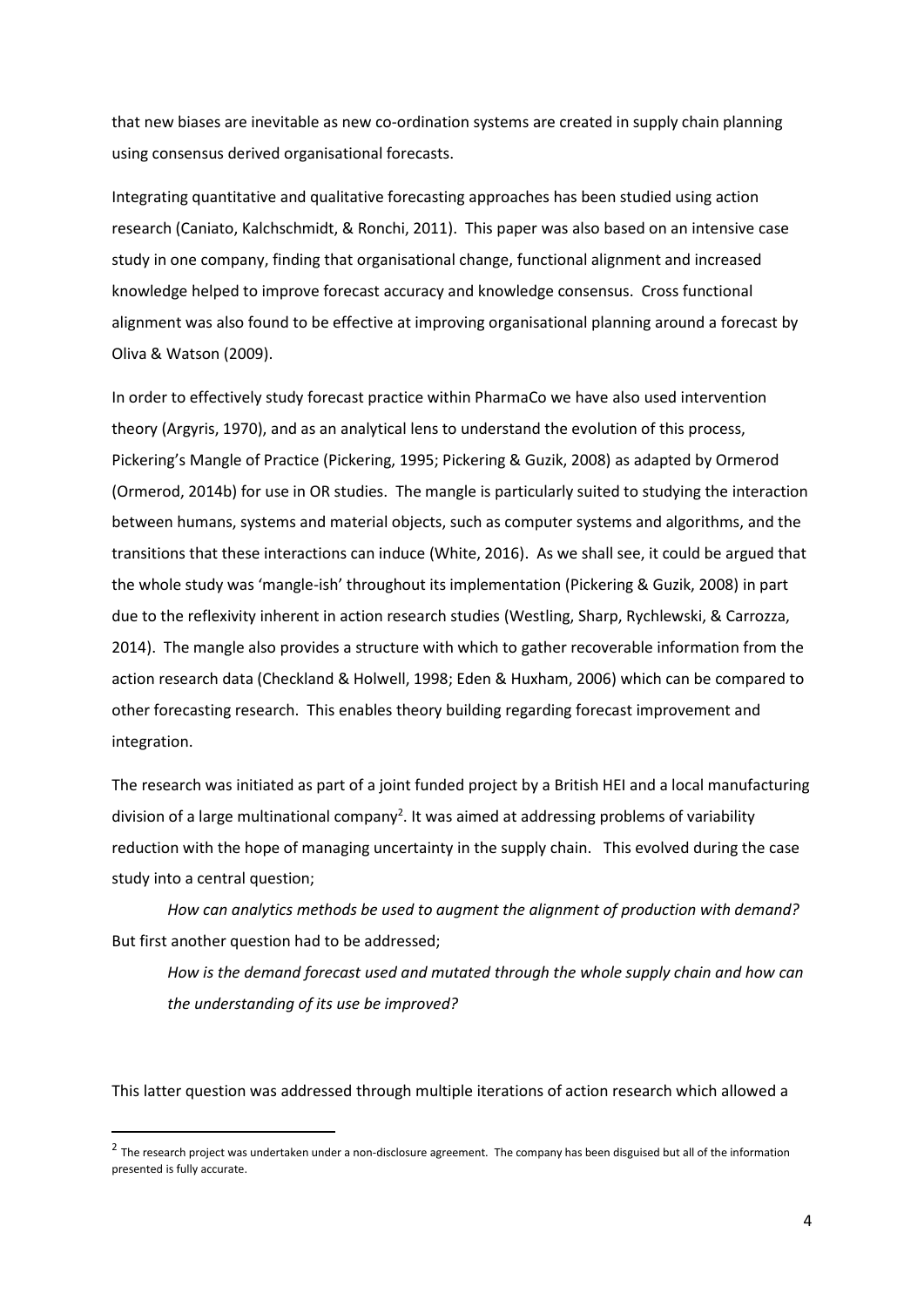high level of engagement within the company. As the project unfolded it became clear that action research is a useful tool to help improve understanding of the forecasting function.

#### **2. Methodological review**

Since forecast quality improvement is about all aspects of the forecast use and understanding a method is required which allows for participation and reflective learning by any and all practitioners who use forecast information. In the context of Operations Management and Operations Research, action research practices seek to provide a solution to problems faced by an organisation and in so doing become a project within the firm; at the same time there is an academic objective to inform research (Coughlan & Coghlan, 2002; Eden & Huxham, 2006). When applied to messy, ill structured management problems, action research becomes an opportunity for creative design and exploration (Holmström, Ketokivi, & Hameri, 2009; Westbrook, 1995).

Action research's primary requirement is an integrated relationship between the researcher and the organisation. For this reason the position of the researcher must be stated explicitly (Eden & Huxham, 2006). In general, action research will change the path dependence of all of the actors involved and of the intervention itself (Hämäläinen & Lahtinen, 2016). The 'action' in action research implies an improvement directed change which will be specific to the organisation being studied (Susman & Evered, 1978; Westling et al., 2014).

Described as a 'corrective to the deficiencies of positivist science' (Susman & Evered, 1978, p. 589) action research must be judged by different criteria (Baskerville & Wood-Harper, 1996b; Eden & Huxham, 2006). The evolution of new theory is important (Eden & Huxham, 2006) but so too is the success and permanence of the induced change, the increase in knowledge of the participants and how much the study adds to academic understanding of practice (Baskerville & Wood-Harper, 1996a; Chein et al., 1948; Susman & Evered, 1978). As a sociotechnical system, the supply chain forecast is more than a number that is fed into a production schedule which is judged through an arbitrary accuracy metric (Deschamps, Mello, Gilliland, Tynes, & Jones, 2005). There are also social and cultural issues which can be explored by using holistic methods which allow for opinions and differing worldviews which may or may not change during the action (Checkland, 2000).

Intervention Theory (Argyris, 1970) provides a guide to enabling a successful, practical intervention with clear ethical boundaries;

- 1. Valid information the researcher must ensure that the data they collect and/or produce is valid and continues to be so for as long as it is needed.
- 2. Free choice  $-$  this is not a prescriptive exercise. The practitioners must be free to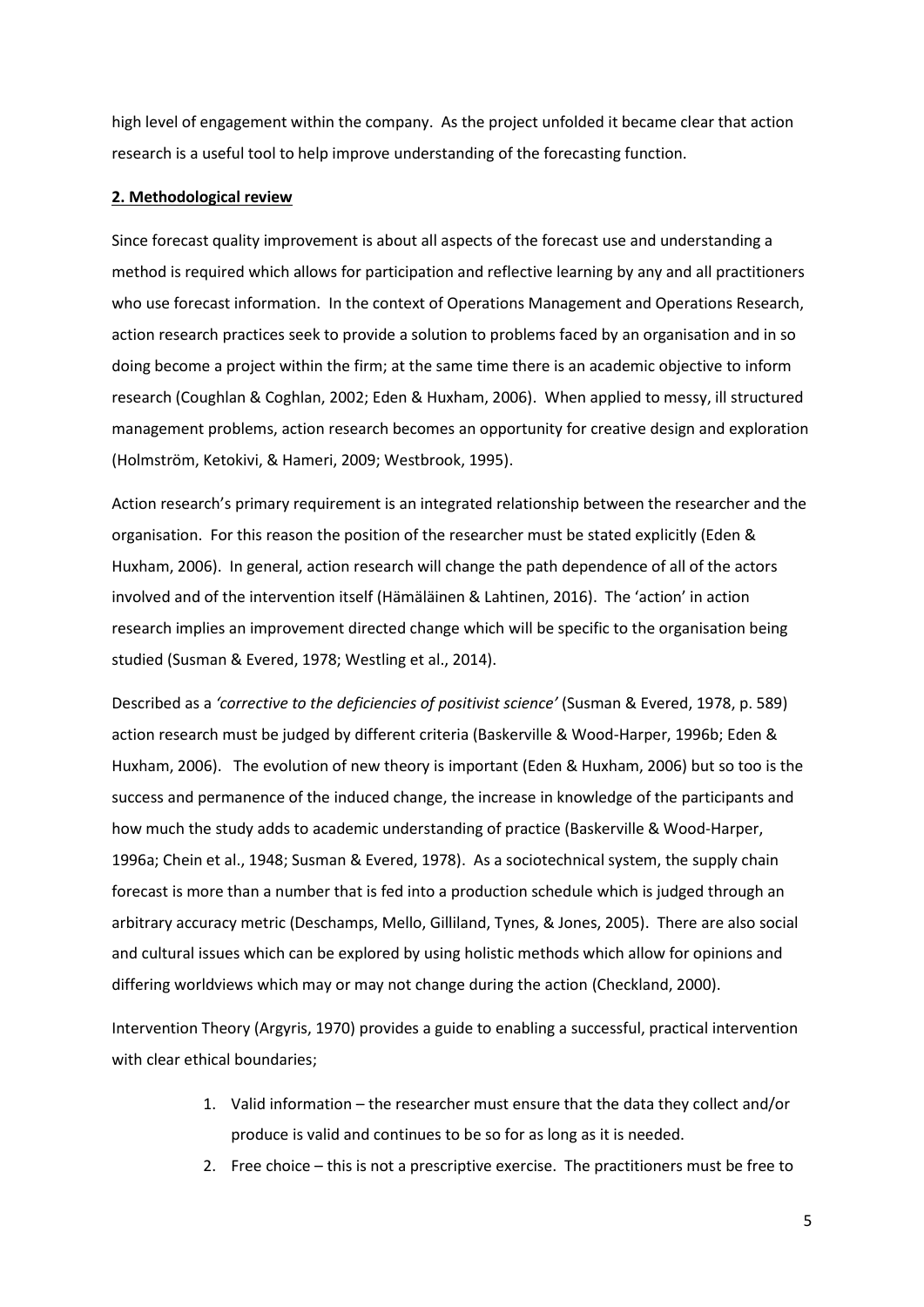choose their level of involvement or otherwise.

3. Internal commitment - a consequence of valid information and free choice if the practitioner trusts and believes that the recommendations will serve them and their process well. This step provides closure to enable longevity of the changes induced.

Chein et al., 1948, describe, four types of action research iterations, any of which may be used at any time, in parallel or cyclically, all of which are improvement orientated and feed back into the system under study;

- Diagnostic AR using data and research knowledge to inform practice
- Empirical  $AR -$  investigating the current practice
- Participant  $AR both$  of the above with the inclusion of the participants
- Experimental AR  $-$  where the researcher and participants are involved in setting up an experiment in order to take action and study its consequences.

The performance of action research consists of five phases adapted here for use in forecast improvement exercises (Baskerville & Wood-Harper, 1996a; Susman & Evered, 1978) (Fig. 1)



**Figure 1**. Action research used with forecasting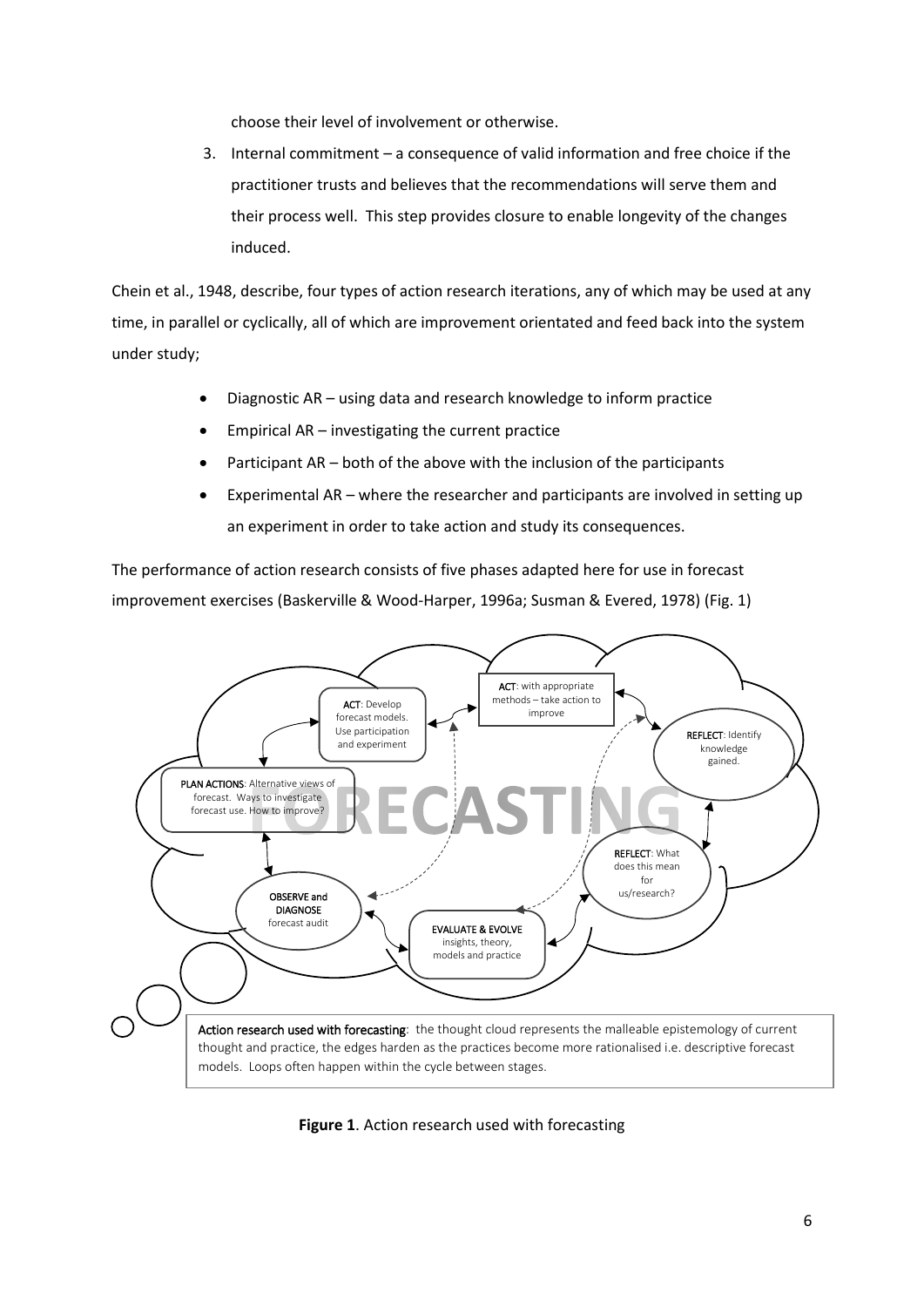As theory informs practice ideas and solutions emerge from the process, these become the actions that are studied to produce further ideas and theories. It is a temporally emergent process and this is where the mangle of practice (Pickering, 1995) helps to give a framework to the analysis of findings.

The mangle describes a decentred *'dance of agency'* between all of the players in the action research network. The mangle then studies the interactions and induced changes in the human agents, but also the material artefacts such as computers and the forecasting support software. Also under consideration are the prevailing rules of the system, such as regulatory requirements and the organisational epistemology. The interactions between them set up a network of agency where the role of expert can be taken up by any one of the actors at any time, this is what is meant by a 'decentred' dance. The term actors covers any of the players which may have agency, where agency is taken to mean the facilitation of actions through time.

Ormerod (2014b) provides an outline of adapting the mangle for OR practice to which we would refer the reader. In brief it consists of a full description of agents and agency, the initial intervention idea and how it was changed through practice. Pickering uses the terms;

- o *Creating a bridgehead* に a process of bridging from the initial practice to the new, this sets the direction of change.
- o *Transcribing*  from the old to the new through disciplined technical agency, e.g. a new software which is learned and put into use, or an algorithm which only an expert needs to understand but which the participants can learn from and/or use.
- o *Filling and accommodation* − as new ideas are born and accepted they must be integrated into the existing system. The mangle perspective describes how they are accommodated both systemically and individually. Viewing how the ecosystem of knowledge changes and how relationships between the social, material and the socio-material shift and re-structure as practice changes.

The description of actions through this lens provides a framework for providing recoverable information (Checkland & Holwell, 1998; Eden & Huxham, 2006) which can be compared across many interventions. Each action research intervention is unique but the observations and theory building which emerge can be generalised. These broad boundaries allow accidents and unsuccessful interventions to occur without detriment to the overall findings, and it is partly by knowing what doesn't work that we can learn more about what does (Howick & Ackermann, 2011).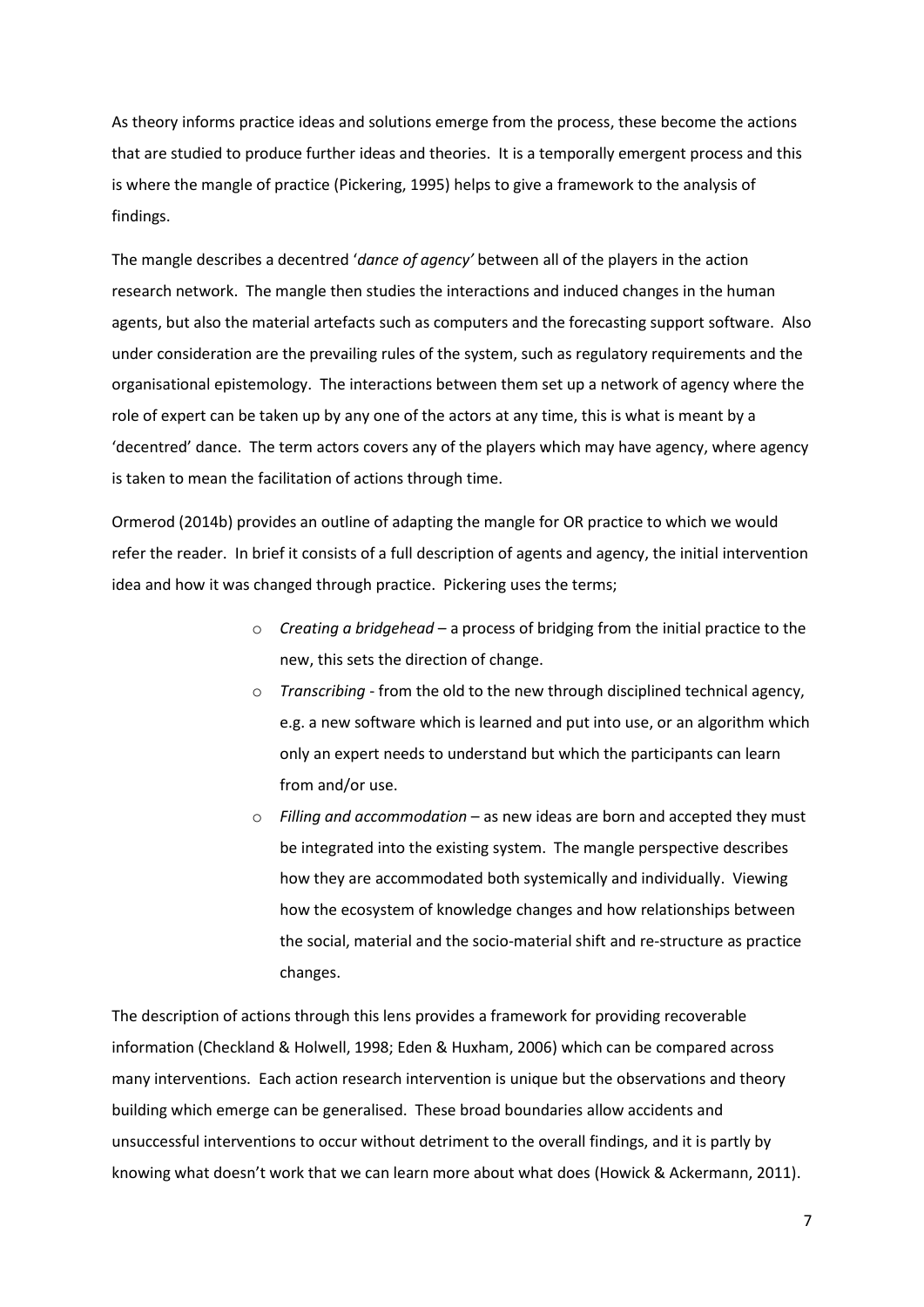#### **3. Methodology**

The researcher spent two days per week studying the company over a three year period and worked for one day per week as a Business Analyst, she will be referred to from here on as CJP. Ormerod (2014b) argues that articles describing case studies should use the first person, but it was felt that the decentred nature of the mangle of practice was best described in this case by giving the human actors names as initials. For this reason the use of acronyms is kept to a minimum to avoid confusion between the human agents and the material or processual agents.

The work was triangulated by using written records of meetings and reactions to events as well as interviews and empirical data. Some ethnographic data was also used as the researcher recorded her own thoughts on a regular basis. Grounded theory was used for the analysis of the qualitative data (Glaser & Strauss, 1967) and since this was an longitudinal case study emergent themes were pursued (Eisenhardt, 1989).

After an initial period of study a proposal was put forward to seek to understand the forecast function as it was used throughout the supply chain. This was to be done using a discrete event simulation model to look at the variation introduced at post production combination testing and quality control. We could then make informed decisions regarding where and how to smooth the process by mapping both the exogenous and endogenous variation.

For the participative simulation we used the PartiSim method (Tako & Kotiadis, 2015) which performs a series of workshops with cross-functional team members. PartiSim requires a modelling team member to be a recorder, keeping a written record of events and reactions, this provided some qualitative data which was added to by use of a questionnaire. The PartiSim technique couples Soft Systems Methodology (SSM) (Checkland, 1999), which is itself a collection of action research type methodologies, and Discrete Event Simulation<sup>3</sup>. The PartiSim was set up following PharmaCo's project management protocols so that it ran as a project within a project. There was paperwork associated with this through which much of the qualitative information generated during the PartiSim workshops was collated. It also enabled the research practice to become aligned with company procedures and for information and learning to be archived for future use within PharmaCo.

The visualisations were developed using Tableau (a proprietary data visualisation software) and R. The statistical modelling was performed in R and the data blending used Alteryx (a proprietary data blending and analysis software). All of the actions using quantitative methods were prompted by

-

<sup>&</sup>lt;sup>3</sup> This part of the project will be covered in a future research article.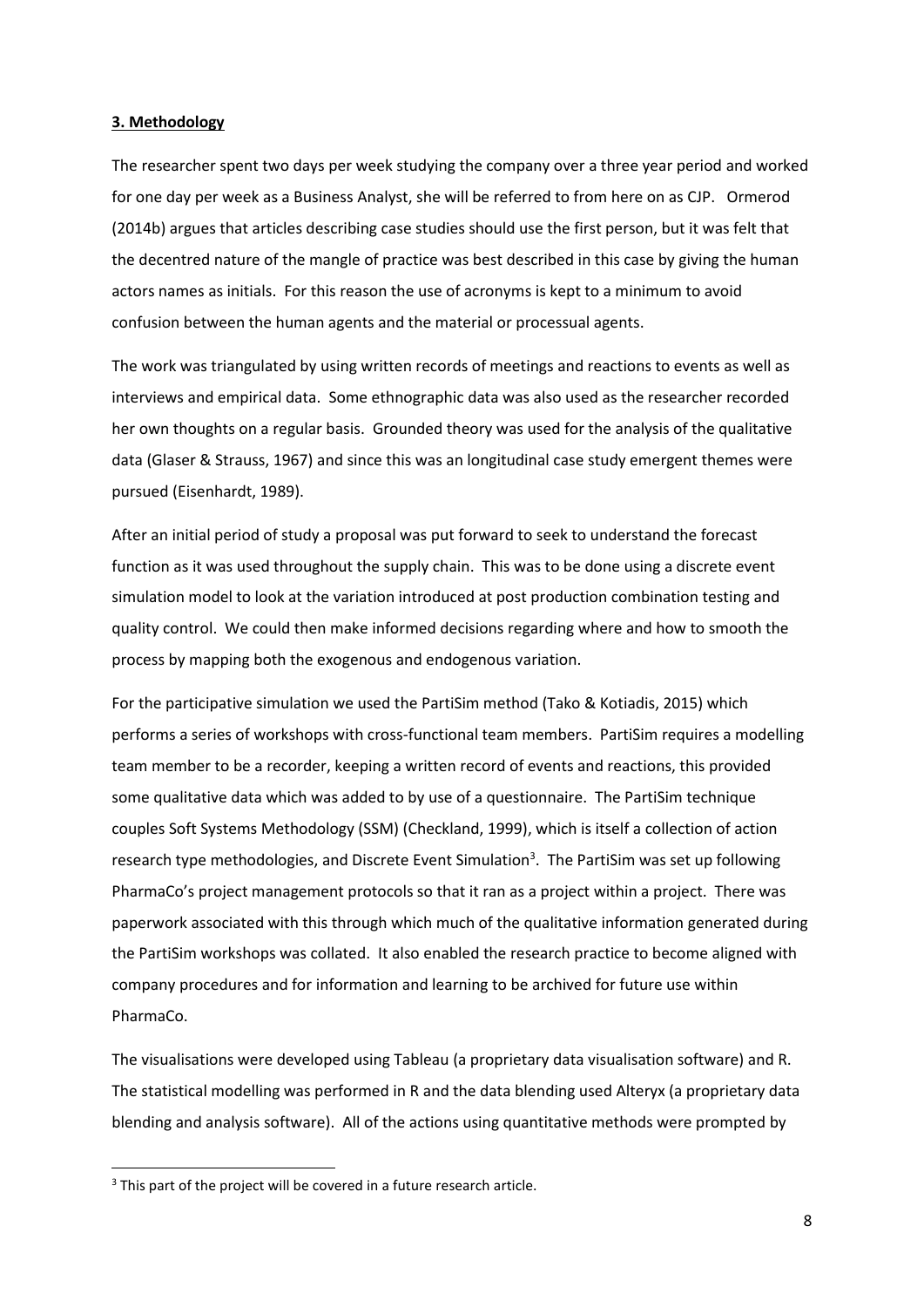the reflexive nature of the action research i.e. each mathematical model and visualisation was developed by responding to participant input and from multiple iterations after feedback.

# **4. The initial conditions at PharmaCo**

-

The company manufactures a complex biological product which is subject to rigorous testing throughout manufacture. In particular when the components are combined into the final kitted product there is a time consuming procedure of quality control testing and documentation.

The initial period of auditing the forecast provided an outline of the physiology of the company's supply chain (Syntetos, Babai, Boylan, Kolassa & Nikolopoulos, 2015);

- **Length:** Finished products were shipped to inventory points and not directly to the customer. In some cases these were then shipped to secondary or even tertiary inventory points. Past sales information was visible at the country level which was then used in an alerts system as described below.
- **Depth:** The forecast procedure used a Middle Out hierarchical structure starting at the aggregate country level across SKUs. Post forecast this was further aggregated across product pack sizes and validated<sup>4</sup> batch sizes for production.
- **Time:** As well as cross sectional aggregation the historical sales were pre-aggregated temporally from the weekly at the monthly level before performing a forecast. The forecast horizon was one month and the average demand lead time was three months. History was visible at the monthly aggregate. There was no categorisation of demand and the same procedure was used on both intermittent and fast moving lines.

The country level forecast was aggregated to produce the feed from an Order Up To (OUT) monthly demand model for the final master production schedule, derived using an Enterprise Resource Planner (ERP) running material requirements planning. This set the production schedule horizon for up to three years to enable procurement planning of some difficult to source raw materials (see Fig.2)

The forecasting software used an extrapolation engine and competed algorithms and aggregations of the monthly, country level (occasionally adjusted) past sales data to find the best forecast from a three year history. Judgemental adjustments were made occasionally and forecast accuracy was

<sup>4</sup> In this industry batch sizes must be validated to adhere to Good Manufacturing Practice, thus reducing the ability to alter batch sizes in production and necessitating defined volume aggregations.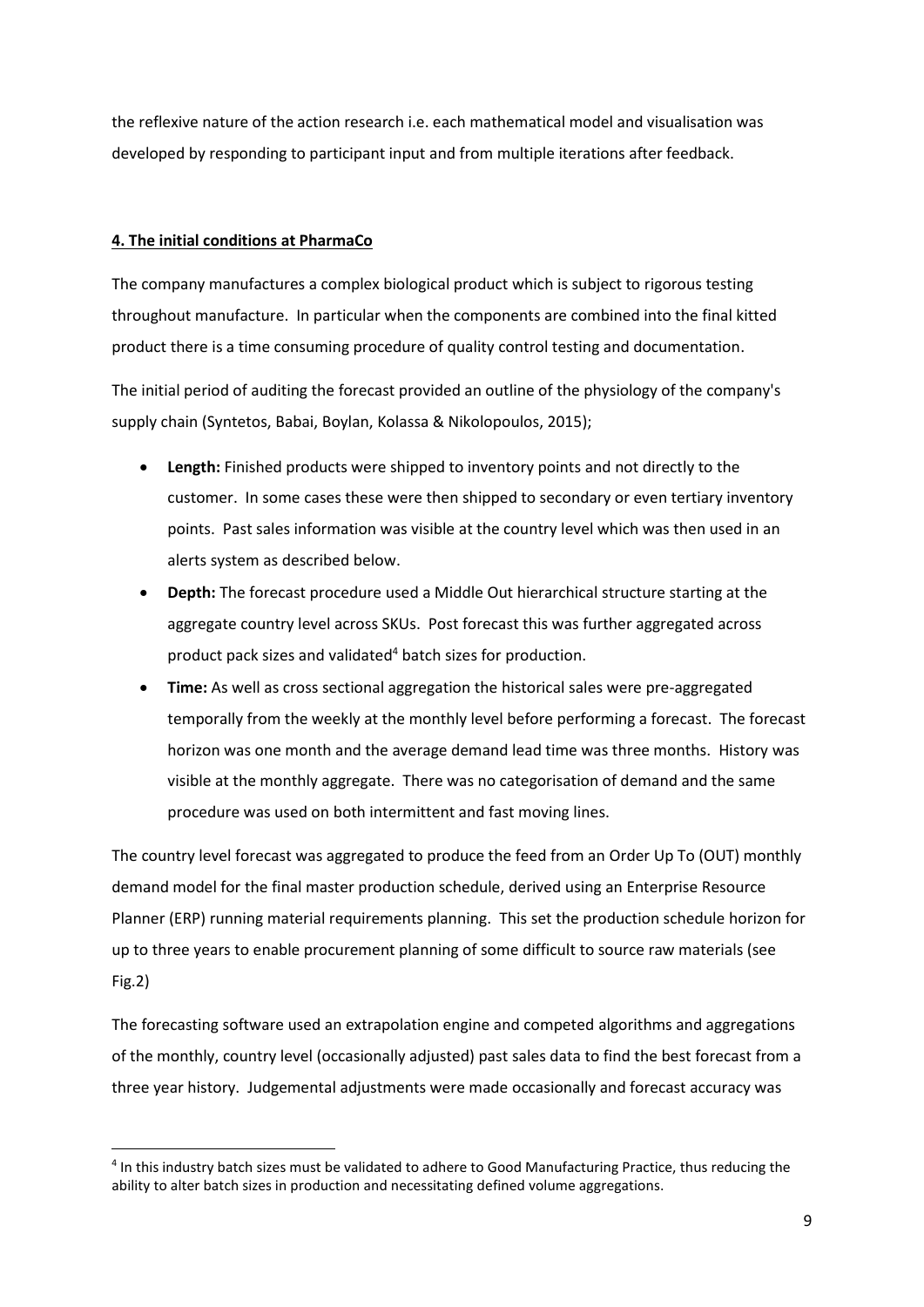measured against actual sales on a monthly basis. The history was changed manually using simple heuristics but this was not a simple task, due to systemic constraints and a lack of detailed information to hand, so was not performed often.

The forecast system was not to be touched and this was made clear at the beginning of the intervention. We were able to have influence over how it was used and perceived but not how it worked or how the forecast system and resource planner were coupled. This was a limitation on our possible agency.



**Figure 2.** Simplified mapping of the forecast use **before** the forecasting action research

At this time in PharmaCo the forecast was used reactively on a daily basis as the forecast, inventory position, orders and demand information were used to calculate expected weeks on hand. This was collated in something called the 'backorder report' which was used against a SKUs expected delivery date to determine whether an item was at risk of going onto backorder. In this way there was much sharing of demand information along the internal length of the supply chain such that this had material and procedural agency, i.e. the Quality Controllers would use it to prioritise their work and the Planners would use it to adjust the schedule.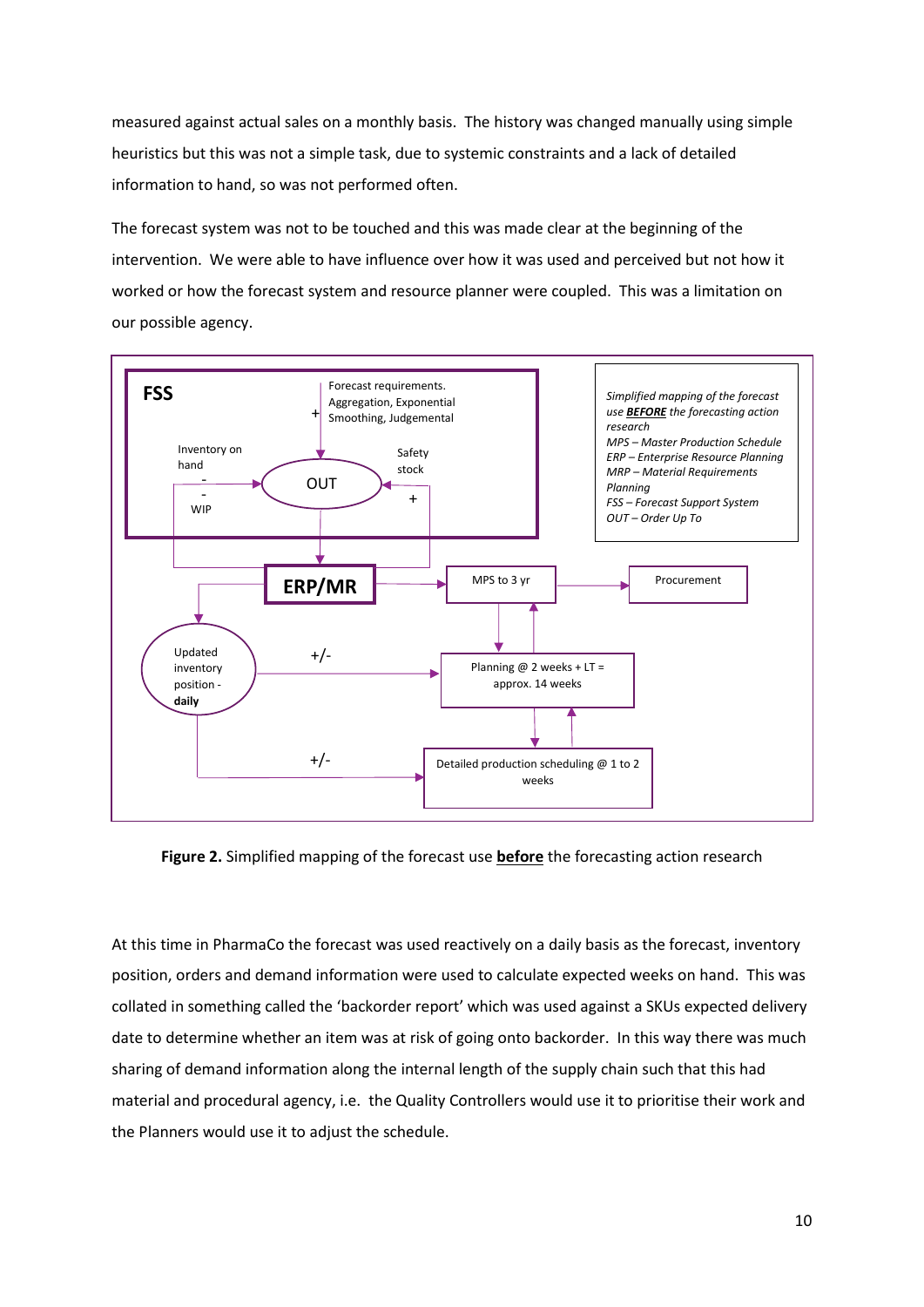The biggest agent of resistance was the way that data was collated and stored in the computer systems. There were other constraints, such as Good Manufacturing Practice (GMP) requirements, which meant that regulatory procedures had to be followed regarding documentation and batch sizing, storage etc. and these could not be changed. Another constant constraint was the busy day to day work of the participants which would often restrict their availability to attend workshops or ability to absorb information. A non-disclosure agreement was part of the contract to work within the company and the recording of events has been self-censured where necessary.

#### **5. The interventions**

In early 2014 CJP began work as a contractor investigating demand at PharmaCo. These investigations concluded that the normal sales pattern was flat (relatively constant) when aggregated and that the system of people, processes, software and external supply chain players was overreacting to noise from the sales signal. A project was developed to investigate the viability of smoothing production and fundamental to this was understanding the demand signal and the forecast. A more in depth forecast audit, as diagnostic action research suggested by the Senior Manager (SM) and performed by CJP, was begun.

CJP collated all of the past demand information and investigated every demand spike. A few high demand customers were ordering at regular yet randomly distributed intervals and some demand patterns were comparatively intermittent. This empirical action research began to inform the daily practice of the Demand Planners (DPs) by increasing their awareness of these patterns. The senior manager and CJP worked together on using Individuals and Moving Range (I-MR) charting to identify signal from noise. This was gathered from data stored in the ERP system since it was not available from the forecasting software's historical sales data. It was then altered from individual transactional data to weekly temporal aggregate and a country level cross sectional aggregate with a drill down capacity on lines which had this information. In this way the DPs could be encouraged, through this first action to manage by exception.

By the beginning of 2015 the research into intermittent demand (Croston, 1972; Syntetos & Boylan, 2001) and judgemental adjustments was absorbed into working practice, the DPs were transcribing the knowledge from research by accommodating it within their practice. Judgement was being used less on upward adjustments but maintained on lowering adjustments (Fildes et al., 2009), particularly on the intermittent lines. The Coefficient of Variation came into common use in the department with a good understanding of its instability for low sellers. However the integration of the I-MR charting was resisted by all of the DPs. They could not see how it would work, why did they need sales information at a weekly rate when they created alerts on a daily basis? Here was a

11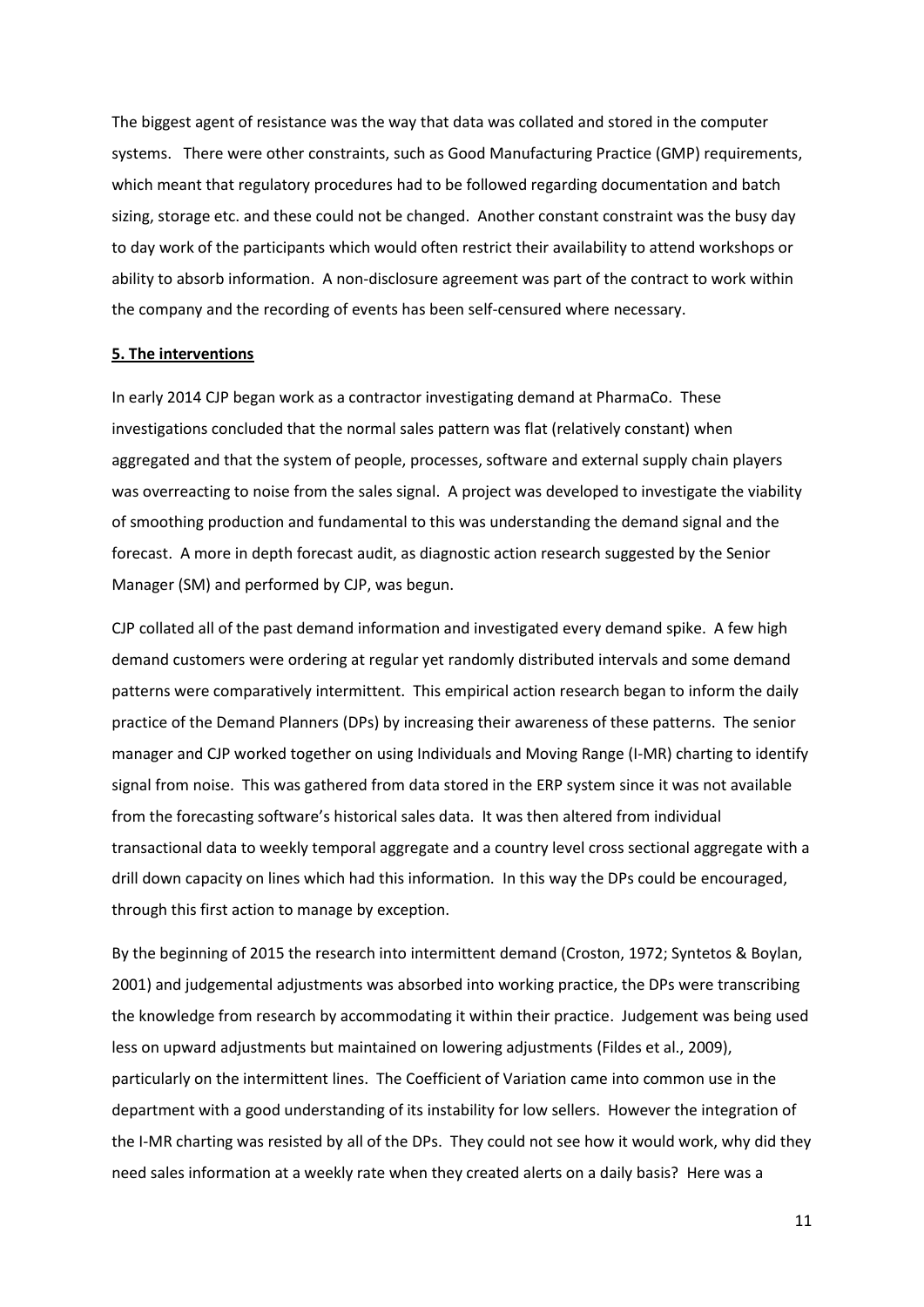resistance to the material agency of the I-MR charting and the processual agency of managing demand by exception. They could not see any advantage in delineating signal from noise or in attempting to define which purchasers were causing sales spikes. They felt they knew who the culprits were and that it wouldn't make any difference as there was no obvious way to integrate the knowledge into their daily working practice.

#### DP1: '*I just don't see how it will work'*

CJP and the production planning and control manager (PPM) tried setting up workshops and having meetings but other projects were given precedent. If the issue had been forced free will would have been negated and there would have been no internal commitment.

CJP started to collect and analyse weekly data and a new view of the demand profile was emerging. Tableau visualisation software was introduced and this gave insights which had not been available before, a new material agent had joined the dance and was enabling new views of the world through data. DP1 asked if it would be possible to use this view to understand the split in sales between export and local markets with different shelf-life requirements. This action was collaboratively designed as the new Tableau software was transcribed, via CJP's development of data visualisations and the DPs' input, creating opportunities for more actions to improve.

The next step from the sales split was to look at the amount of days which each SKU had available to sell from the DC, again a participant led diagnostic/empirical action. Data were gathered but the blending started to become onerous since matching attribute data with the format from the ERP was not a simple task. Also the cross sectional aggregations across SKUs, countries and, in some cases, customers required data matching across systemic levels which had no obvious connectors. There was a resistance building as CJP tried to get more value from the data systems. The new *けdays to sellげ* metric was taken up by PPM and introduced to the whole factory, it could be used against the forecast to predict volumes likely to sell and this changed the way that some products were managed. This then reduced variability in the system and contributed to scrap reduction.

While mapping the forecast change through the supply chain a bullwhip effect (Lee, Padmanabhan, & Whang, 1997) became apparent. It appeared that the bullwhip was partly caused by the many aggregation points in the length of the supply chain some of which we had little or no information about. Due to the peculiarities of the product, customers liked to obtain a supply of the same batch for as long as possible and would purchase large amounts of one new batch in preference to an older one. The phenomena was particularly pronounced for supplies to inventory points such as country level warehouses. This behaviour, along with rigid batch sizes and a long lead time, would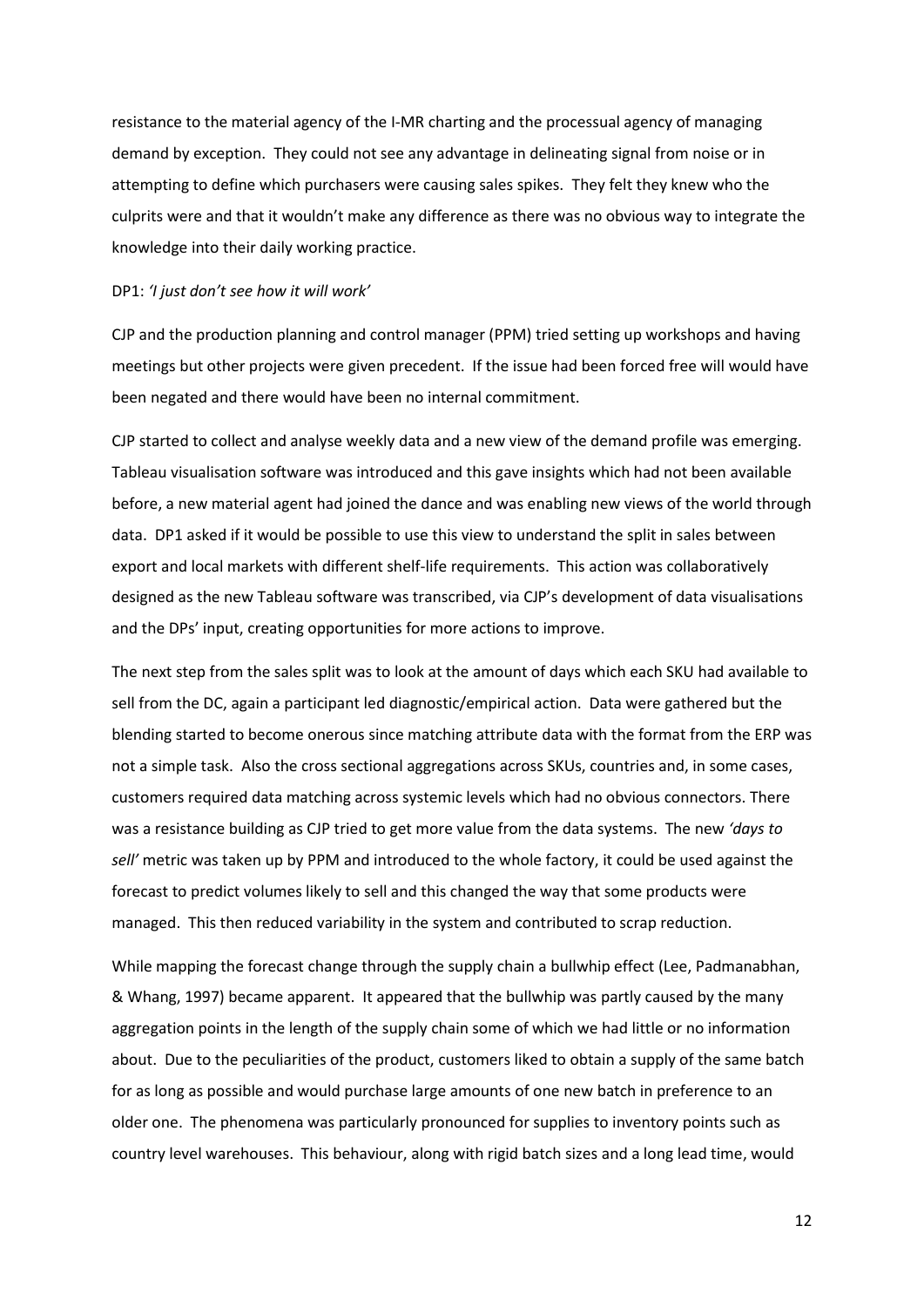mean that a bullwhip would always exist (Wang & Disney, 2015). It also meant that the exponential smoothing algorithm that they were often using was biased as it preferentially weights the last observation which could be misleading. This was diagnostic and empirical action research opening up views into systemic effects; when it was mentioned to SM he said; け*I know itげs biased I can see it in the figures'.* 

The very use of an order up to system has been shown to induce bullwhip (Dejonckheere, Disney, Lambrecht, & Towill, 2003). At this point in time the DPs did not know that their system was an order up to model and it was often difficult to get at the important underlying factors, such as the demand feed. To CJP, demand, meant the figure at the end of the order up to process that was fed into the system on a monthly basis, to the DPs meant the sales history. The maintenance team, who often provided the data, were in another region of the world and IT oriented, generally using a different set of terms in their operating procedures; when they said demand they meant the nightly feed which went between the forecast system and the ERP. They were always willing to help but often at a loss as to what CJP or the DPs were asking for. CJP and SM discussed the possibility of using WIP (Work In Process) and inventory feedback controllers but the information needed for this was not and had never been recorded. This systemic resistance was accommodated by investigating and opening up the different meanings of demand by CJP, aiding a cross functional alignment by having an informed conversation around the different understanding and material representation (i.e. data records), of demand and sales. Since we were performing a reflexive action research we then moved on to other avenues of improvement.

Around the time that the visualisations were being developed it was decided to make further volume aggregations, post forecasting but prior to feeding the demand into the system. It was thought that this would make stocking easier to handle and was part of a drive toward less shipping to improve sustainability. The size had been set close to but just under the size of a batch. One of the Production Planners (PPs) had stated that they thought this was a bad idea as they had seen extreme variance effects from this kind of move before, but they had no rational basis from which to argue their point. At this time systemic noise was masking any attempt to pick out the effect but the master production schedule was becoming increasingly chaotic.

Wang, Disney, & Wang, 2014, show that chaotic non-linear oscillatory effects can easily occur in systems with lead times of two or more forecast periods. This was modelled on a forbidden-returns, non-linear inventory system which allows endogenous feedback as well as exogenous demand variation similar to PharmaCo's system. The extra batching would, in effect, work as a modulus on the WIP term in the demand feed causing oscillatory gain feedback. This was pointed out to the

13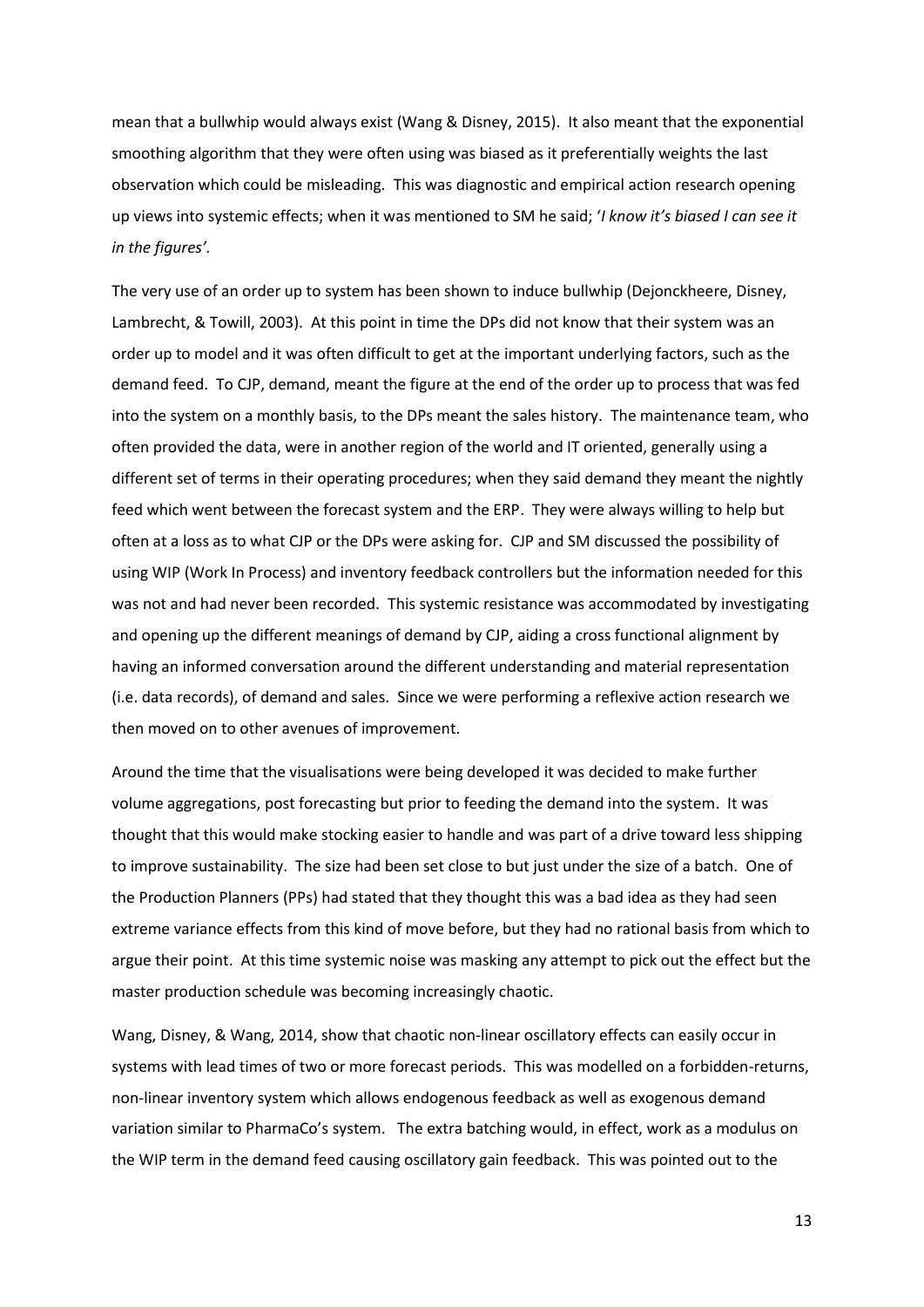Production Planning Manager (PPM) using the concept of resonance, resulting in the practice being stopped and the system smoothing. This event provided an opportunity to solve immediate pain and gain trust within the organisation by allowing technical research to have agency.

PPM: 'I get the wave theory and the reality..... I think that we've all underestimated the effect 'email correspondence, April 2015.

While performing diagnostic action research on the demand forecasting and associated processes CJP had bought forecasting/OR discipline to bear in jointly creating new valid information. This transcribed a new view of the world, which had its own agency and was changing the network. The day to day jobs of planners were beginning to change as they started to question and innovate in their working practice by filling and accommodating the new information and tools; Over time new knowledge was incorporated into their working practice (filling) and maintaining the data needed to augment it became part of their routine (accommodation). The changes were easily accommodated since time gained in becoming more efficient was given to data gathering and to scrutinising the visualised information. They were also beginning to come round to the view that demand was fairly constant over the lead time temporal aggregate of three months and that control limits could help them to manage demand.

#### PPM: 'you showed us the world was flat', Interview, January 2017

By the Autumn of 2015 the project was entering its second year and the plan was proposed to help smooth production using the PartiSim<sup>®</sup> method (Tako & Kotiadis, 2015) coupled with modelling of the supply chain forecast to help align production with demand. This would be both a participative and experimental action. In a meeting with senior management, to approve the next stage of the intervention, difficulties faced in blending data were pointed out and software was sourced to help with this. The growing resistance due to the agency of the data storage and collection was accommodated by sourcing appropriate software and building new databases that were fed by the cleansed and blended data. The software needed to be proprietary and well supported, so that it could be maintained after the project finished. It also had to be capable of blending information in a traceable way due to the GMP environment, we chose Alteryx as an easy to use self-service analytics and data blending platform.

The first few workshops gathered information by opening up differing worldviews (Checkland, 1999) on the process of smoothing and what it meant to the actors involved. DP1 stated that; 'items *delivered on time and in the correct volumes'* would be smooth for demand planning. While PPs and many quality assurance personnel (QAs) stated that a; '.. *steady .... well mixed ...'* input would be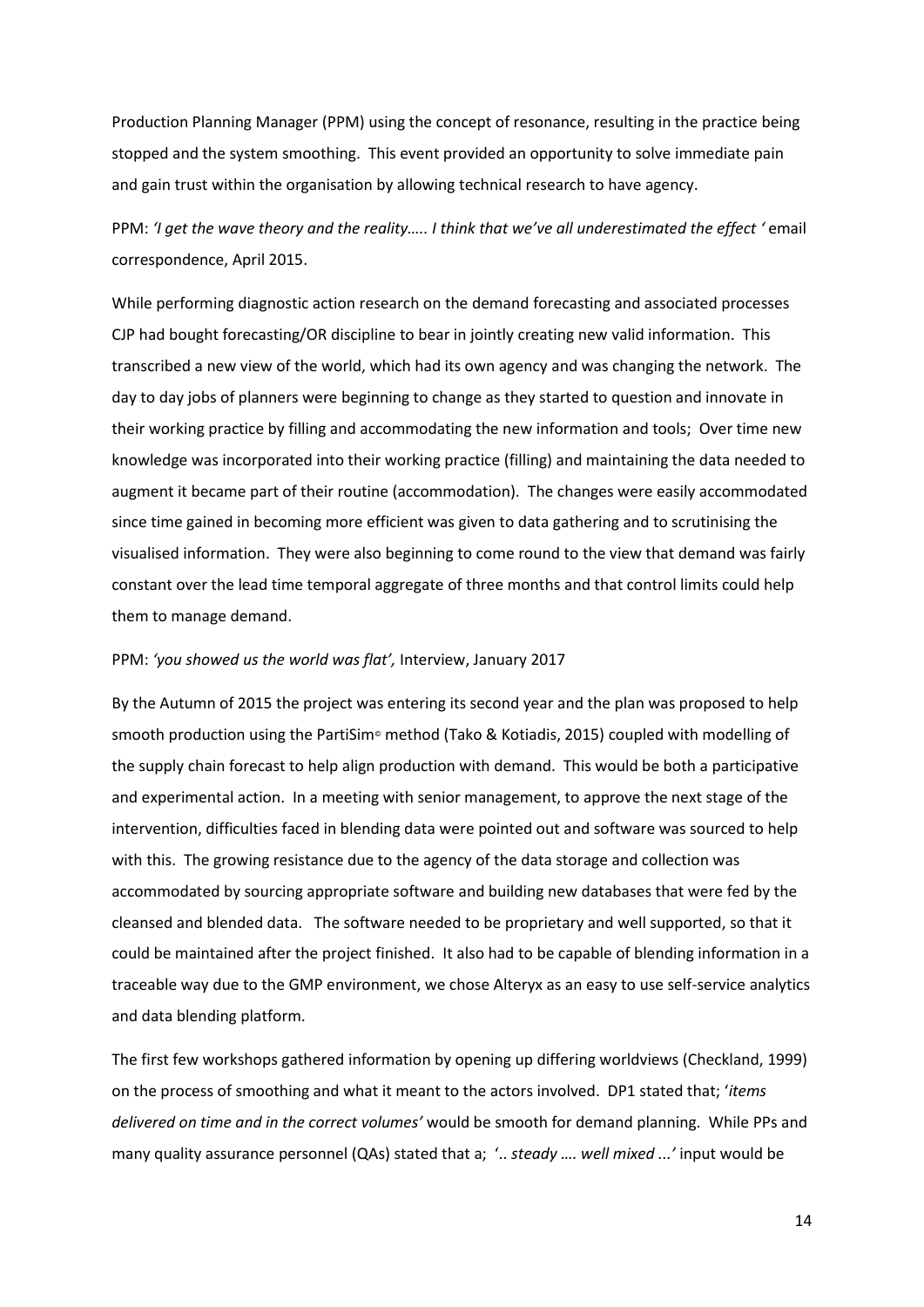smooth for them. All levels of planning, combination testing and quality assurance were reacting to the backorder report. It was causing re-prioritisation at every stage, working against the established performance indicators, in some cases leading to gaming of the system. This was the first opportunity to realise that all of the members of the cross functional groups were reacting to this report and this resulted in increased variation in the system. The PartiSim was set up to initiate an experimental action but the initial workshops using Soft Systems Methodology (as part of the PartiSim method) had opened up a use of the forecast which none had expected was this disruptive.

The senior management were aware that this report was causing issues and had already suggested that its use might be stopped but this was a difficult subject as staff were wary of not being responsive. The workshops raised awareness of how each section was reprioritising and why. In a feedback questionnaire at the end of the workshop series the highest level of agreement was concerning the learning about other sections needs and practices.

| Question                                                                                   | Mean | SD   | Mode |
|--------------------------------------------------------------------------------------------|------|------|------|
| Q11: The workshops helped me to know what other<br>departments need.                       | 5.33 | 0.82 | 6    |
| Q13: I learnt new things about the way other<br>departments have to manage their processes | 4.50 | 1.38 |      |

The Likert scale went from  $1 -$  disagree to  $6 -$  strongly agree. The questionnaire was given out to all 10 of the workshop attendees and 6 forms were returned. The question was based on comments made by attendees during the workshop sessions, such as; 'Gives you an idea of the difficulty faced *in other areas and ways to help them'.* 

By the summer of 2016 the need to develop family groups of items, and to understand what level of aggregation would be viable when smoothing, led to an analytical modelling exercise using the Multiple Aggregation Predictive Algorithm (MAPA) as developed by Kourentzes, Petropoulos, & Trapero, 2014. The MAPA runs Error Trend Seasonality (ETS) exponential smoothing (Hyndman, Koehler, Ord, & Snyder, 2008) on a historical data set over different levels of temporal aggregation, then combines to produce a final forecast. Initially the idea was to look at best aggregation levels for the products. As we moved into the autumn of 2016 and toward the final PartiSim workshops the secondary forecasting part of the project developed and the output was shown to all of the participants in one workshop and in a non-workshop setting to SM and PPC. In this context the MAPA became a model which shone a light onto how forecast usage was inducing variability. It also showed that, contrary to popular perception, there was no discernible trend or seasonality on most of the lines after they were aggregated to production level.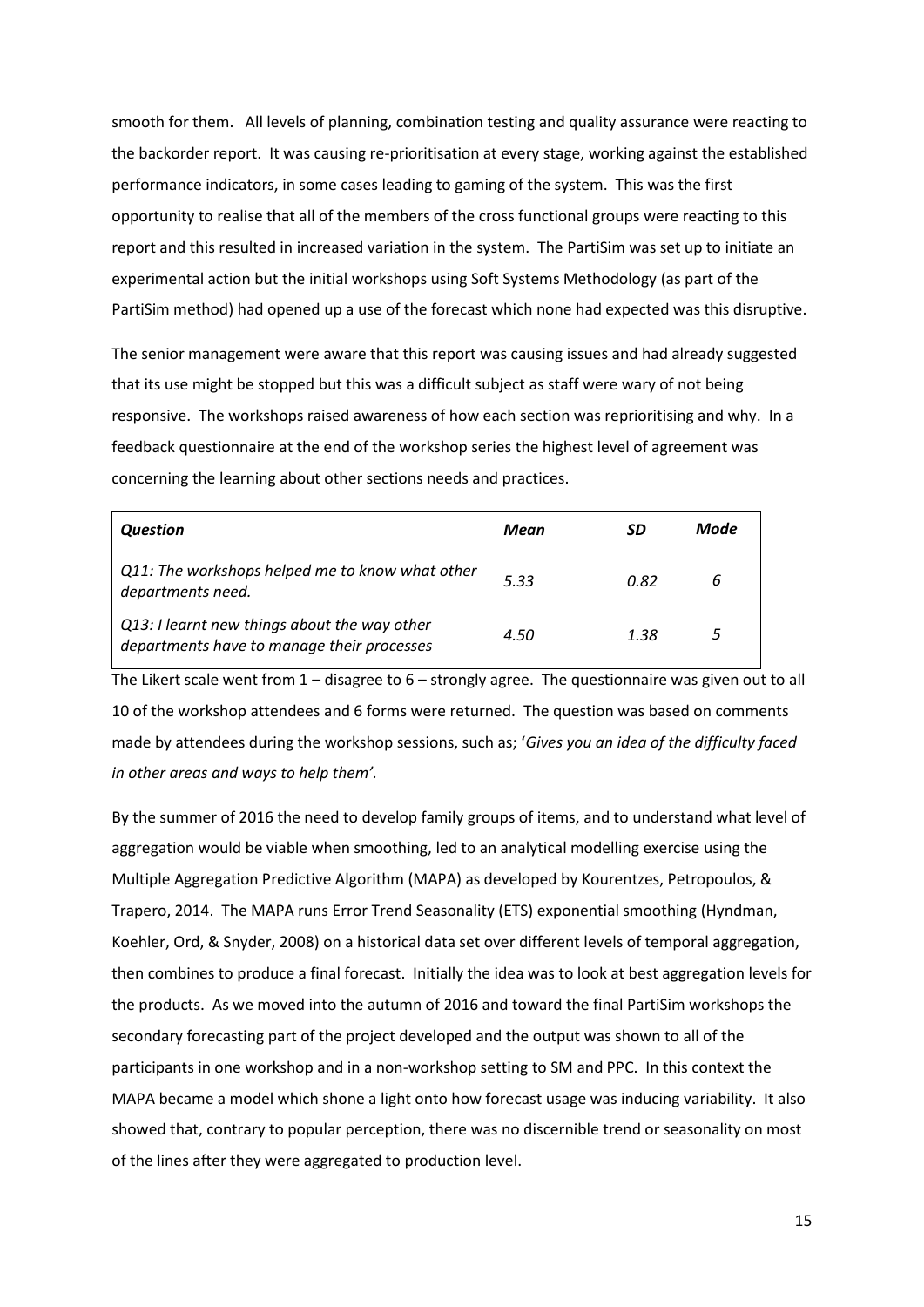| Use of I-MR charting designed by management and proposed. Master<br>production schedule slushy at best. Batching started for pallet sizes.                                                                                                      |
|-------------------------------------------------------------------------------------------------------------------------------------------------------------------------------------------------------------------------------------------------|
| September 2014 - forecast audit begins.<br>Demand partitioned between export and                                                                                                                                                                |
| October 2014 - new metric of days to sell introduced. New views<br>developed in visualisation software. Requests are put in with regards to<br>design of new forecast support system - aggregation, weighted<br>disaggregation and batch views. |
| March 2015 – findings from forecast review create new<br>knowledge which is put into practice - judgemental<br>adjustments, bias due to SES acknowledged and<br>managed but system cannot be changed.                                           |
| April 2015 – warned PPM about the effects of extra<br>batching. Practice stopped. Days to sell metrics<br>introduced across the site.                                                                                                           |
| September 2015 – participative simulation and<br>supply chain forecast analysis proposed. DPs see<br>control limits as useful.                                                                                                                  |
| March 2016 - new data blending software introduced, participative<br>simulation workshop preparations begin. Evidence of large<br>inventory and scrap savings gathered. Workshop 1 is in early April                                            |

**March 2014** – review of demand profiles

**August 2016** – short shelf life items smoothed due to new visual view of days to sell. Becomes clear from workshops that backorder report causing even more disruption than thought.

**September 2016** – workshop results introduced and PPM and SM see MAPA output. Evidence of increased forecasting systems awareness across functions. Final workshop October 4th

**November 2016** – feedback questionnaire from workshops suggests higher systems awareness, confidence in model, usefulness of visualisations and ease of understanding. DP1 suggests smooth at demand.

 Backorder report no longer used. New system of working to due dates. Development of protocols for decision making about any changes to master production schedule within 12 week frozen horizon.

**December 2016** – first evidence suggests new system accepted by all. DP1 suggests a need for control limits, maybe use Integrated Moving Range (I-MR) control charting. New S&OP goes intodevelopment.

**January 2017**  に interview with PPM

**In the next year –** a new forecast support system will use aggregation and disaggregation and control limits set by I-MR. Smoothing will be done in this way and through application of findings from simulation model as decided by senior managers.

> Timeline of events and interventions at PharmaCo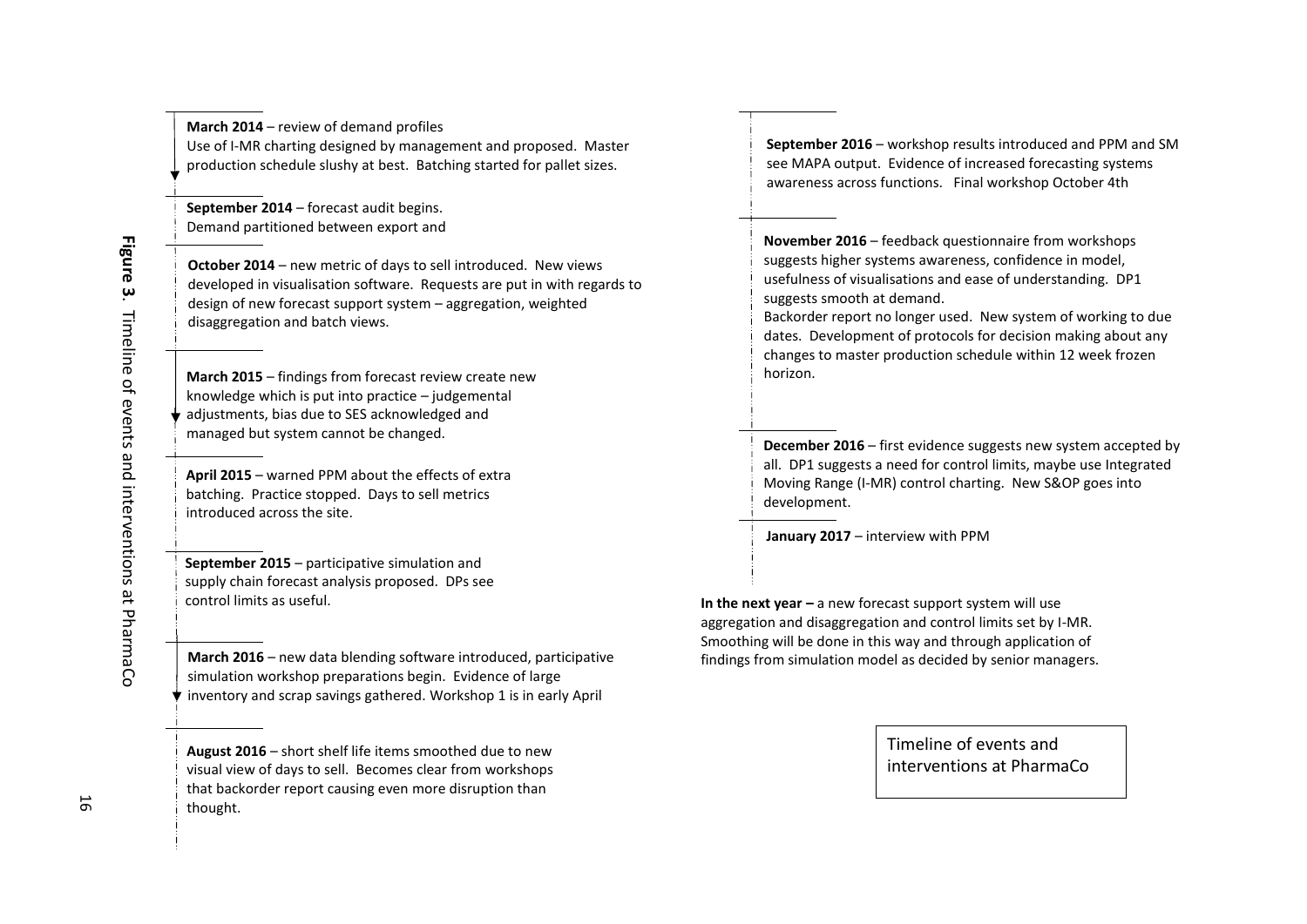The MAPA was not a perfect model of the system at that time; much of the aggregation was asymmetric, since it was not always aggregated to an exact three month batch size due to validation constraints. Forecast use was also asynchronous, since they were reacting to the daily backorder report to reschedule and using a forecast at many different levels of the planning and scheduling hierarchy which viewed different time spans for their planning. The MAPA did, however, provide a good approximate model of aggregation effects overall and helped to promote understanding of the effects of asynchronous forecast use in the downstream supply chain. In part this was due to the clear visual output provided by the MAPA R package. On one occasion the PPM and SM were shown the MAPA error output in the R graphing window, PPM asked why it was being run on daily data which showed a large error. The answer was; 'because this is what you do when you react to the *daily report'*. This was a moment of *'Aha!'* from PPM and 'at last some proof!' from SM. As the model was run using increasing aggregation buckets the forecast was roughly the same but the error reduced. The forecast model had, therefore, a material agency that, alongside other visualisations, induced rapid change with full internal commitment from those involved.

The agency of the new software coupled with the new data assembly and mathematical models showed how aggregation worked over the sales data as it was aggregated from daily to monthly to quarterly and from individual SKUs to production volumes. This was a diagnostic and empirical action that helped to reassure and provide a material agency that proved much of the internal variation was self-induced. The three month lead time, the pack size splits and more particularly, the daily reaction rate, all smoothed out over the aggregations which was clear to see in the visualisations. The new information view and visualisation were opening up the depth of the supply chain and making it less opaque, a material agency that induced a bridgehead to move toward adherence to the forecast set due dates, rather than a report based on daily data and the average forecast. This was another area of strong agreement in the questionnaire; the visualisations helped them to understand the modelling, and they did not find the modelling hard to understand.

| <b>Question</b>                                                       | Mean | SD   | Mode |
|-----------------------------------------------------------------------|------|------|------|
| Q8: I found the modelling difficult to understand.                    | 2.67 | 0.82 | 2    |
| Q9: I found some of the workshops difficult to<br>understand.         | 2.50 | 0.84 |      |
| Q10: The visualisations helped me to understand<br>what was going on. | 5.17 | 0.75 | 5    |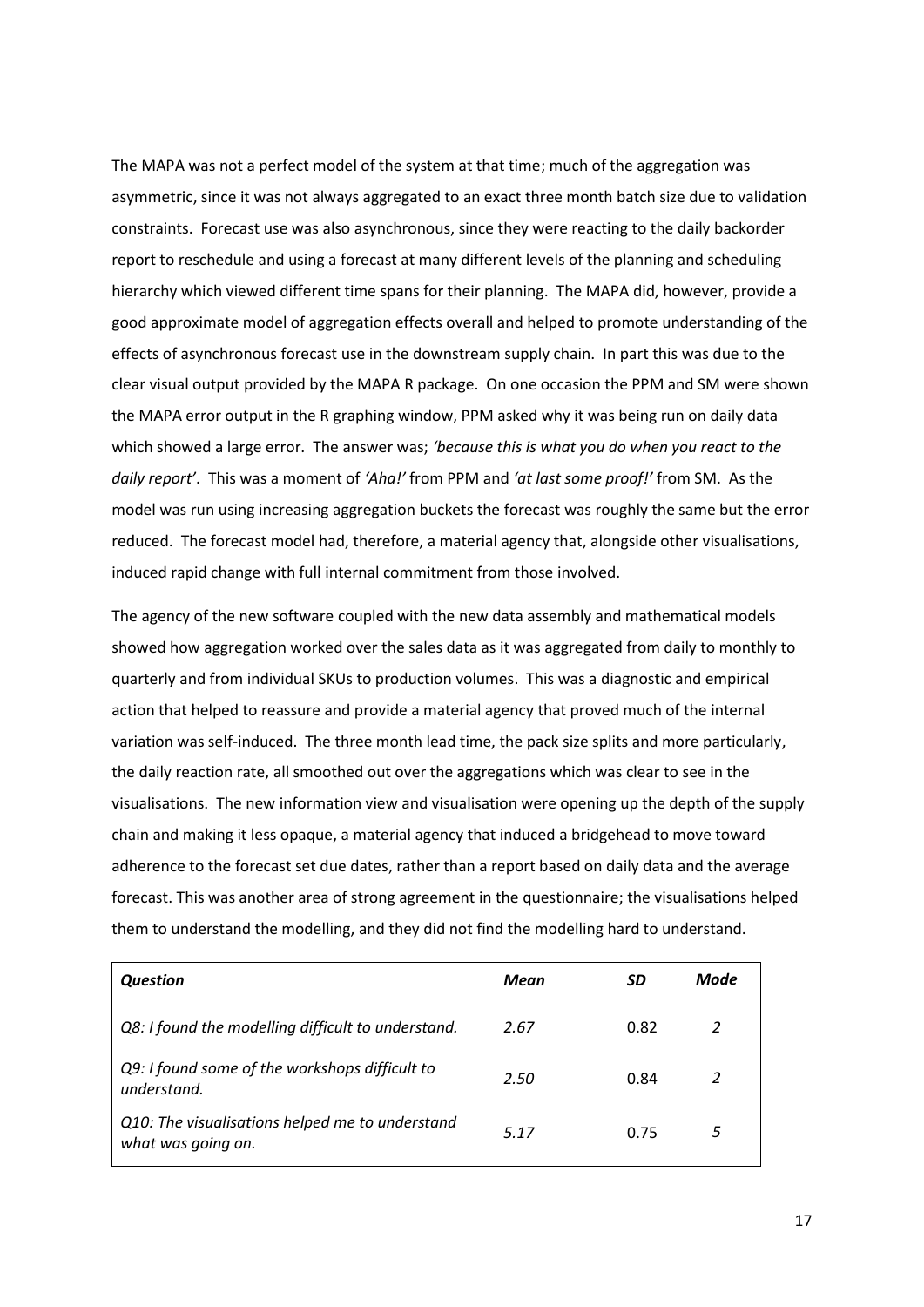They were presented with the results of a rolling window CV calculation, cumulative distribution functions, non-parametric histograms, the MAPA forecasting model and a hierarchical cluster analysis. The achieved level of understanding was a surprising result in view of the difficulty of some of these models, since none of the participants were well versed in forecasting or statistical methods. CJP had chosen and developed the models in a reflexive way presenting the results in context, by using appropriate visual models the workshops maintained a behavioural fit. This is an example of data visualisations having a translational material agency, providing insight into processes via mathematical models that were developed using grounded interpretation of qualitative investigations.

The distribution functions provided a way to show differences and similarities in the demand profiles. One QA participant asked 'Why is that in different cluster to that? It's the same product *just a different package'.* CJP answered by using these profiles to show that the demand behaviour was very different (see Fig.4) as one was manufactured for a single market. Since the aim was to smooth the system we would have to aggregate the demand over long periods and this was the kind of behaviour that would need to be monitored. The QA had never realised just how volatile some of the demand profiles were until these workshops. The participative action research was increasing knowledge of the system for all of those involved.



Figure 4: The Empirical Cumulative Distribution Function.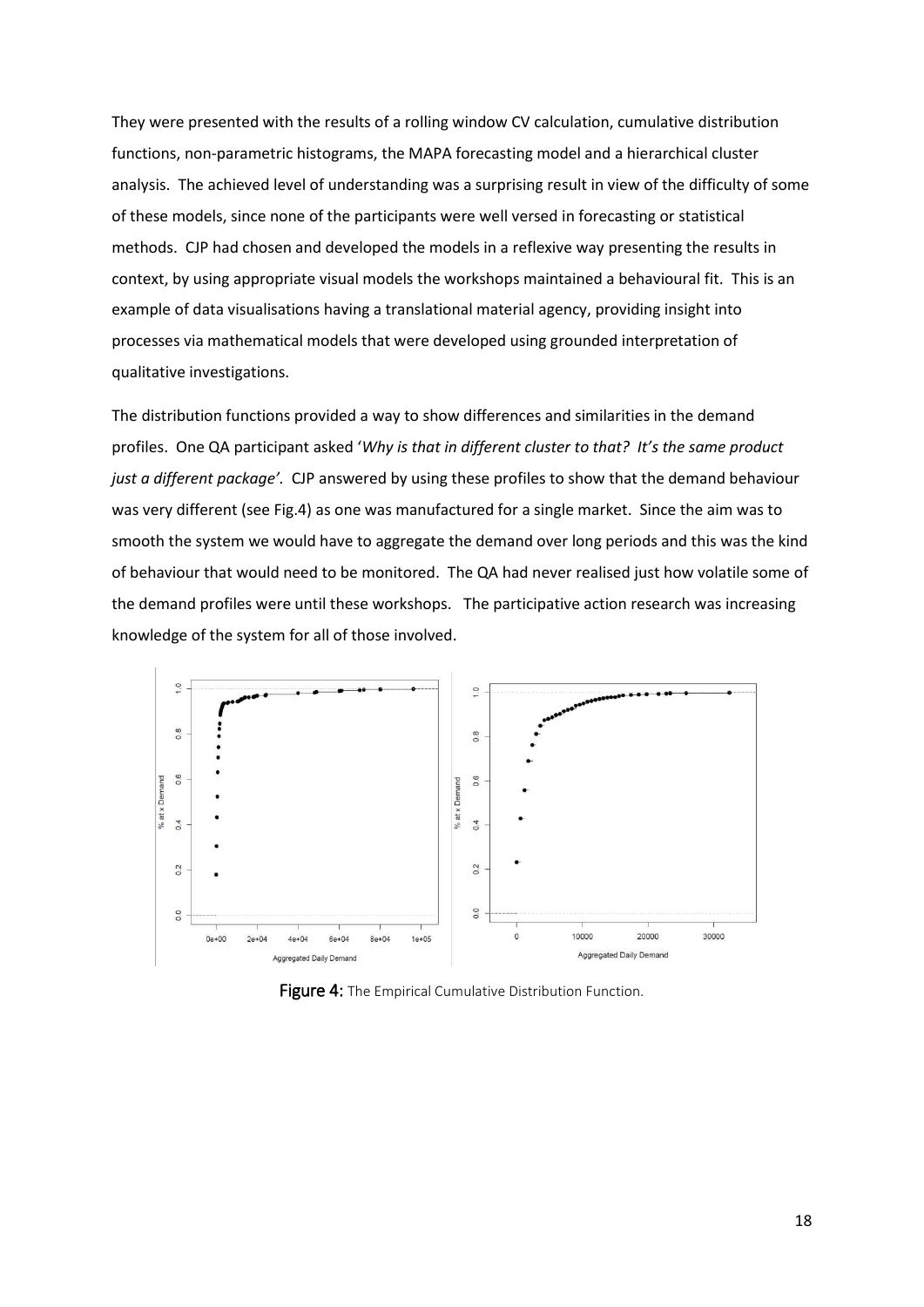The Empirical Cumulative Distribution Function in Figure 4 may be difficult to explain in lay terms but it is easy to visualise and immediately shows how some demand profiles are very different to others. The graphs below are of the same product but for different countries which have different testing requirements. The harder 'elbow' with less frequent but much larger purchases, in the first graph, is for one country, the company moved to managing this country by exception. The different functions now realised why this needed to be managed differently and became more aligned to this process.

The staff at the testing end of the chain began to see the difficulties of managing demand that was highly variable and to understand the reasons why they were sometimes under pressure to get items dealt with quickly.

#### QA; 'It's good to hear what goes on in demand and find out why it is like it is'

They had often thought it was mismanagement or poor forecasting but now realised it was often external effects. Through visualisations of forecasts including confidence bands they also saw how a forecast always becomes more inaccurate as the horizon increases (and the respective prediction intervals wider), this was a phenomena of which they had no awareness. Since their process had a requirement to use a forecast requirement at any point from three months to three years this was valuable knowledge which altered perspectives.

The practice of using the predicted weeks on hand as a daily measure was stopped. Any decision regarding changing the master schedule were now carefully made as a group at the planning level and the plan was effectively frozen at 14 weeks. The quality and testing procedures were now to stick to due dates unless otherwise directed by the planners. The system had changed, through the agency of the simulation and modelling intervention, and it was in a way which had full internal commitment of all of the actors.

In the final questionnaire DP1 stated that any smoothing 'needed to be done at the demand input', an improvement on the opinion that smoothing means having *'items arrive on time in the correct quantity'.* The planners accommodated and transcribed the use of the I-MR charting as a way of altering history to give an in control time series on which to base their forecasts. It also provided a way to manage by exception as they used the derived control limits as settings in the existing forecasting software.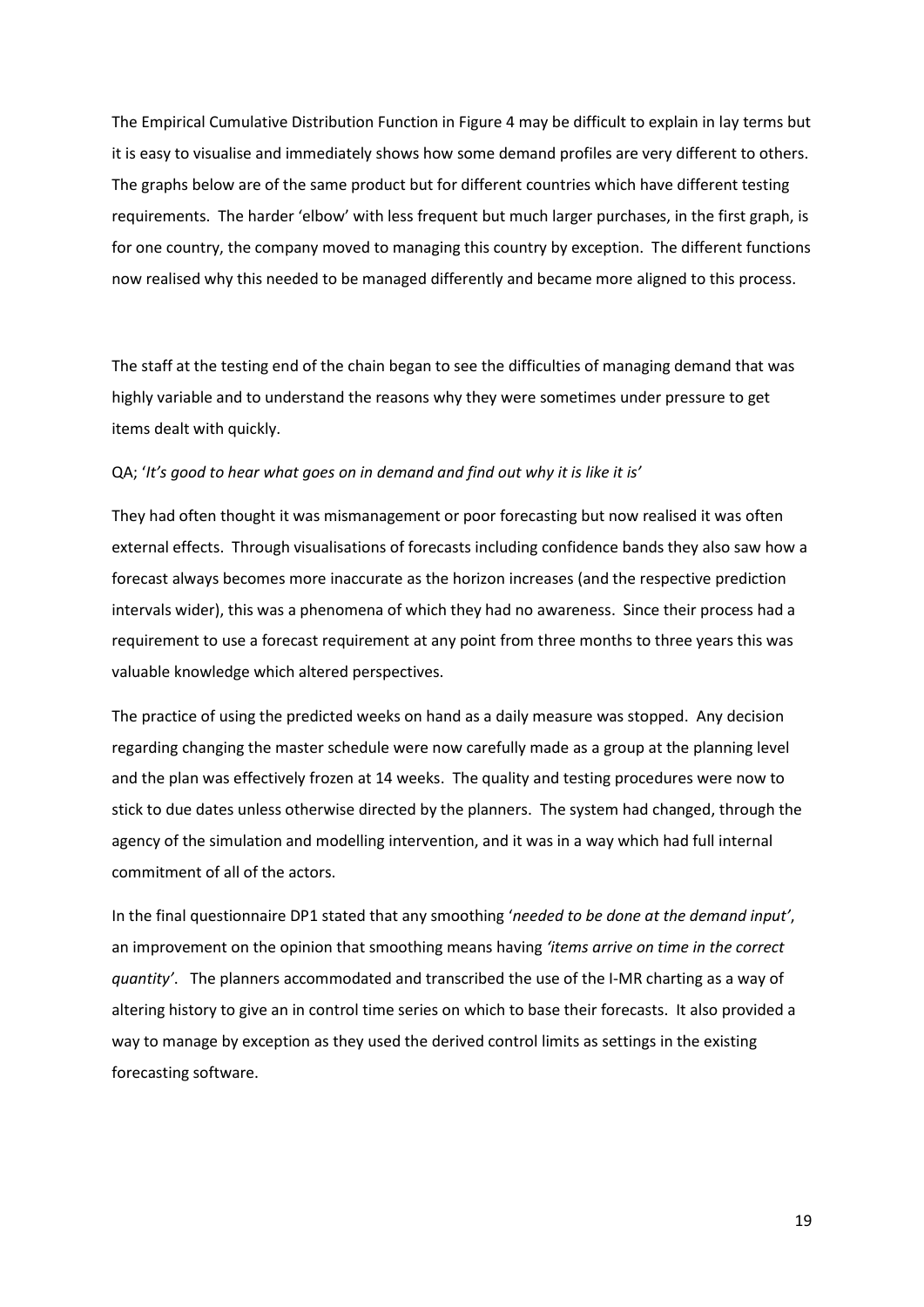## **6. Results**

The change in the way the forecast was used can be seen in Figure 5. Small changes in understanding and practice during the diagnostic phase had profound effects on the supply chain. Large savings on inventory and scrap were achieved through a process of continuous improvement that was enabled by the collaborative action of developing new metrics and views.

By spring 2016 it was estimated that the work had contributed to  $\epsilon$ 4M (see Fig. 6) in inventory saving and a 40% increase in inventory turns. This was due to the participative diagnostic and empirical actions of partitioning of demand, understanding of bullwhip and the days to sell metric. The head count also reduced, by approximately 30% in planning, as workloads eased due to the smoothing effects induced by the work. Following the PartiSim experimental action there was a further reduction of 7% in the overall workforce, which SM put down, in part, to the reduction in churn achieved by the interventions. Production volumes remained the same throughout.



**Figure 5**. Simplified mapping of the forecast use **after** the action research project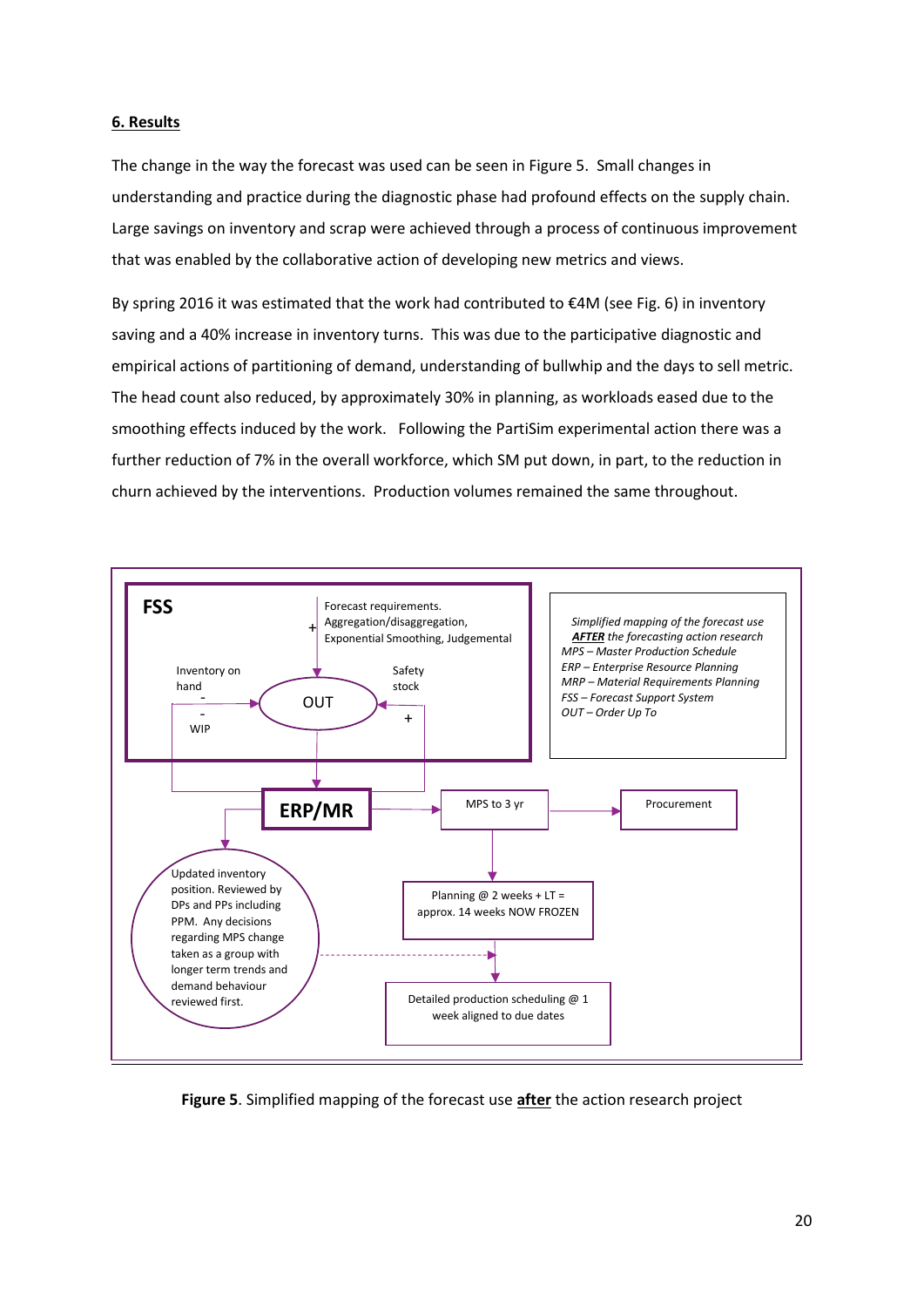Many companies face issues regarding temporal aggregation due to lead time and delivery constraints but rarely are the batch sizes so constrained and the lead times so long or uncertain as at PharmaCo. In semi-process industries this is more likely to be the case, particularly in pharmaceutical production as these are, in general, uncertain production environments.

The action research facilitated improvement of the forecast use, and the knowledge and communication surrounding it. The production and demand started to align better through reduced variation which has been noted by PPM (see Fig.5 & 7). When asked how the forecast use had changed he said; 'we have an increased awareness of patterns.... Seeing aggregation effects' and that this had 'increased people's confidence to change things.... We firm the MPS earlier and are not using the forecast for the report any more but due date adherence instead'. He felt the modelling had 'a significant influence' in facilitating change, and when asked if anything would not have happened if there had been no interventions he said *'I'm not sure.... Probably would have taken <i><u>Ionger.....</u> I think we needed a catalyst for change'.* 



Figure 6. Inventory reduction at the DC's (disguised data). The three month lead time caused the effect of extra batching to be lagged [P0 are financial period for the PharmaCo's accounting systems].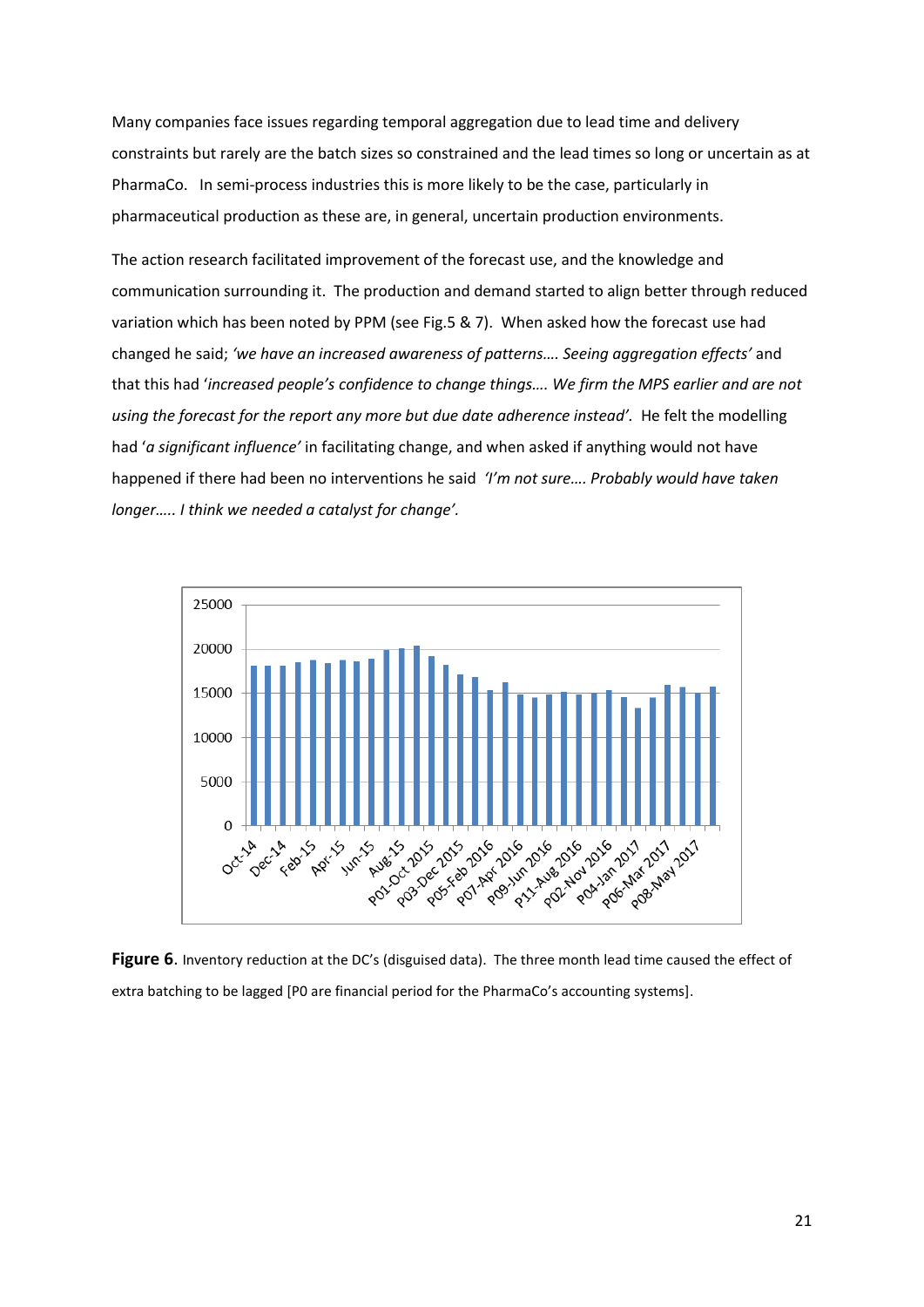

**Figure 7.** Reduction in internal bullwhip on one line item (disguised data) over time. This phenomena was seen on other lines as well. Note the reduction is in intermittency as well as in volumes. Also note time is along the upper x-axis.

In an interview toward the end of the interventions the Senior Manager noted the most important effect as being that of culture change:

SM: 'just by the interaction with the people themselves it opens their mind to thinking about things that they wouldn't have looked at before.. they would have looked retrospectively ... it's opened their *mind to thinking 'well if that's what I'm seeing here what does that mean for the future .. in terms of the forecast, what actually is happening', so they're not responding to an event .... It's a fundamental in changing the culture of the site'* 

#### **7. Discussion**

By using the mangle of practice we can view the social and technical aspects of each of the interventions to improve with the same lens. This allows recoverable information to be gathered which can then be compared against previous research and, in the future, against further research. We have used this to analyse the results of the interventions and gather knowledge from the action research, see table 1 below.

The table shows a common bridgehead of improved forecast use through better communication and enhanced data visibility, that come about as iterations to improve build on each other. Resistance to change is addressed through visualisation of appropriate models that are developed in answer to qualitative data. The qualitative aspects are opened up by the use of action research methods. In a sociotechnical system, such as supply chain forecasting and planning, we need to make use of methods which allow for investigation of the social aspects of a system (Mumford, 2006). In this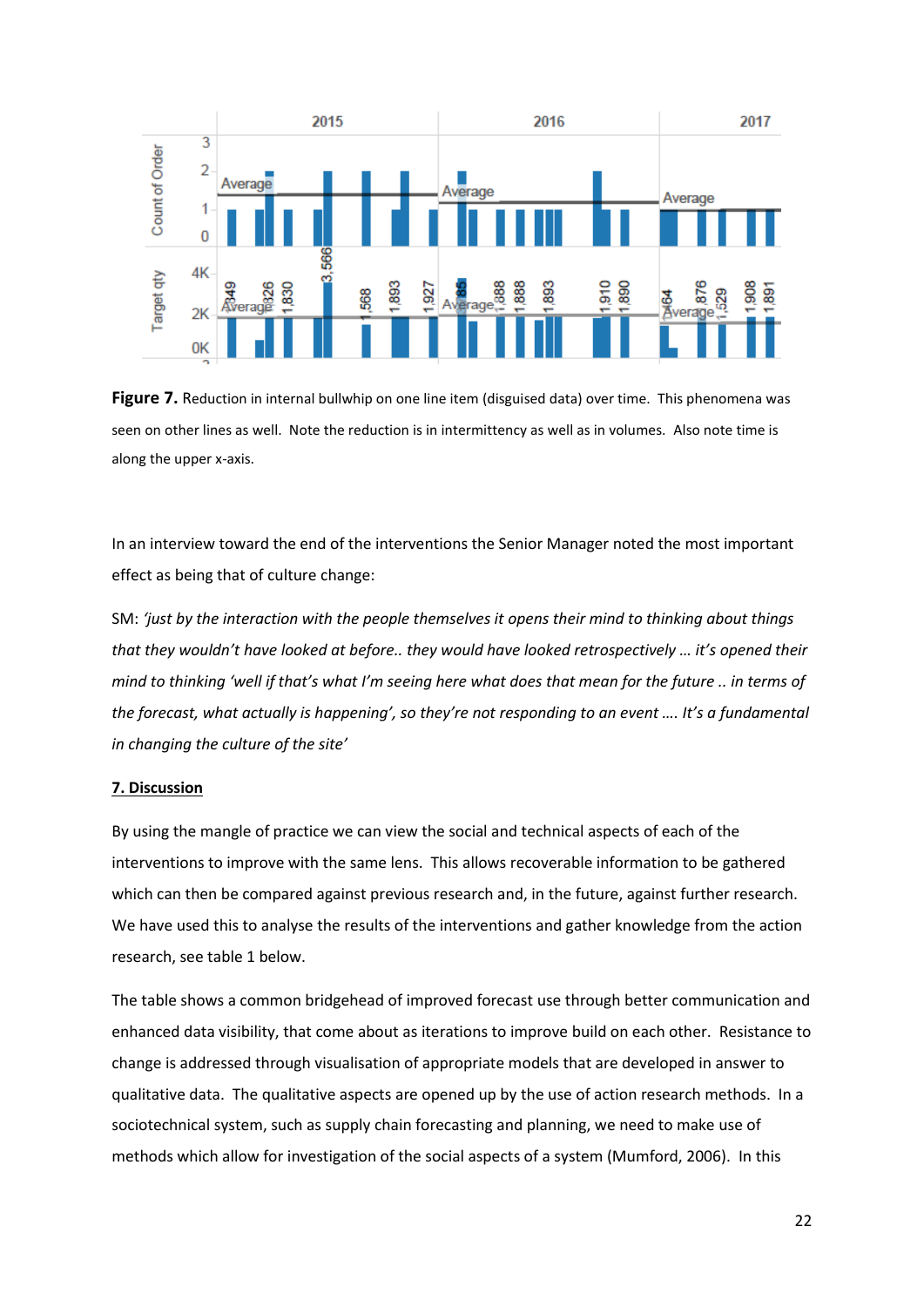way a collaborative design process can emerge (Caniato et al., 2011) which increases alignment of the functions (Oliva & Watson, 2011) and breaks down individual functional biases (Oliva & Watson, 2009). The action research was initially started to investigate variability overall and look at the viability of production smoothing, but an emergent effect was improved forecast use and understanding in the supply chain.

The accommodation afforded by all of the actors and their functional processes has a recurring theme of participation building understanding and increasing system knowledge as a cross functional group, allowing the transcription to be entrained at a common pace. Intervention theory and action research, viewed through the mangle of practice, ensured that the work was decentred, without no primary role of expert or best method, allowing a dynamic interaction between all of the actors in which worldviews were freely altered.

Many of the improvements came about by accident or by incidental learning that was taken up and used, hence the bridgehead of changing forecast understanding and use came about as a group act, like a boat on the water moving with the prevailing current. This enabled the forecast use to be improved in a natural way which had internal commitment: they became the stakeholders' interventions so that CJP could step away whilst improvement was maintained. The valid information was developed together so it was trusted and double loop learning was achieved (Argyris, 1977).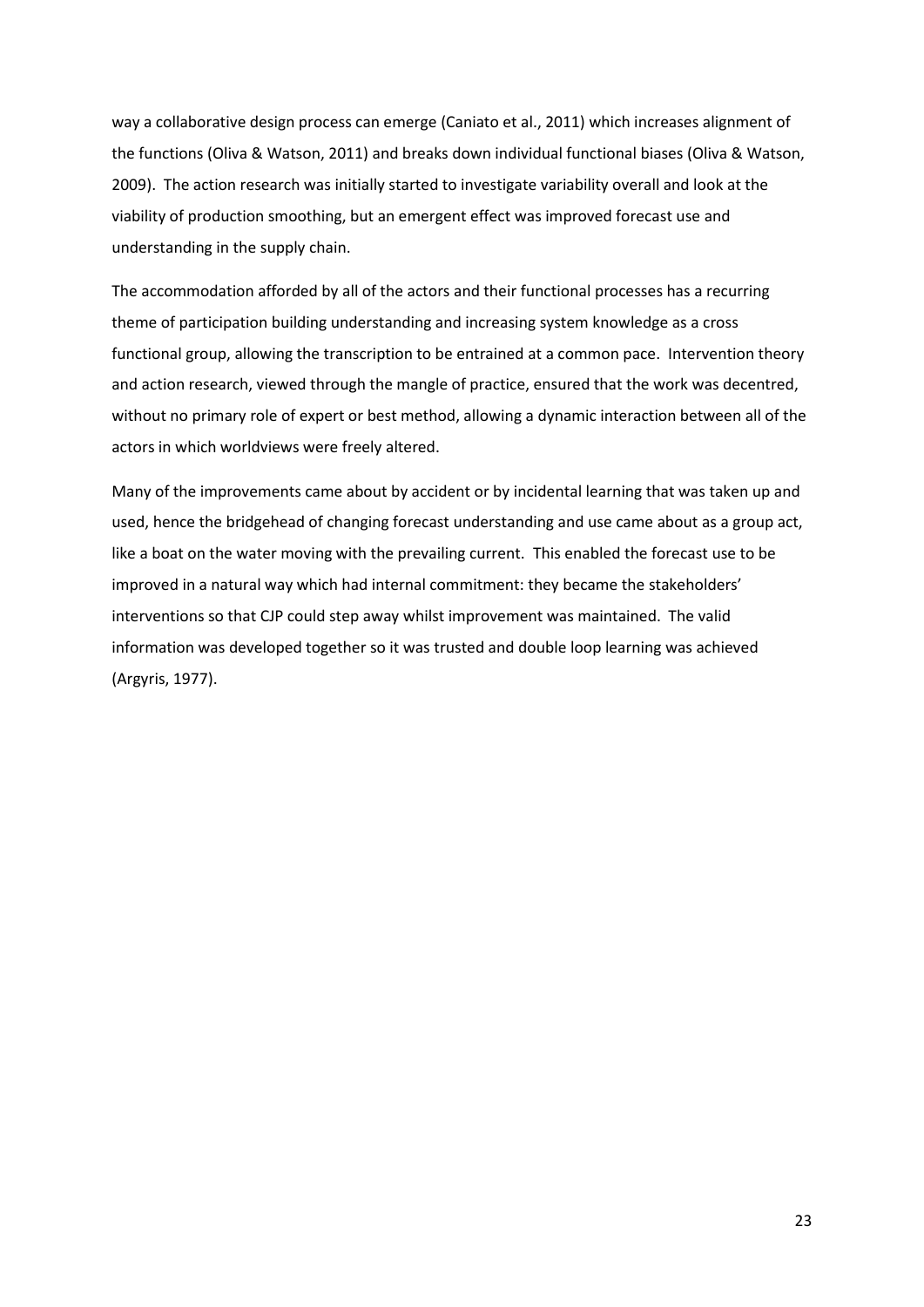| Bridgeheads/emergent<br>actions                                                                                        | Resistance                                                                                       | Accommodation                                                                                                                                                                                                                       | <b>Transcription/filling</b>                                                                                                                                                                                      | Prior research addressed                                                                                                                                                                                                                                                 |
|------------------------------------------------------------------------------------------------------------------------|--------------------------------------------------------------------------------------------------|-------------------------------------------------------------------------------------------------------------------------------------------------------------------------------------------------------------------------------------|-------------------------------------------------------------------------------------------------------------------------------------------------------------------------------------------------------------------|--------------------------------------------------------------------------------------------------------------------------------------------------------------------------------------------------------------------------------------------------------------------------|
| Forecast laid bare, ready<br>to improve, forecast audit,<br>demand profiling.                                          | Most do not believe<br>demand is smooth<br>with a few spikes.<br>System not fully<br>understood. | New software helps to create views for<br>managing the exceptions enabled by analytics<br>and good data management. System<br>understanding improves by taking different<br>views.                                                  | Staff help to source the data and create the<br>views for managing by exception, eventually<br>becoming the creators. Awareness raised<br>about judgemental adjustments and<br>intermittency in sales.            | 'putting it on the table' (Deschamps et al., 2005)<br>Forecast process improvement in practice.<br>(Moon et al., 2003) Forecast audit.<br>(Fildes et al., 2009) Biasing due to judgmental<br>adjustments.<br>(Syntetos & Boylan, 2001) Biased intermittent<br>forecasts. |
| A move toward a<br>questioning data driven<br>culture improves forecast<br>quality in use.                             | Large changes and<br>new ideas are difficult<br>to learn and<br>accommodate.                     | Being reflexive and ensuring analytics have a<br>behavioural fit. Small iterations to improve<br>'solve a little pain' each time changing the<br>path dependence of the group and forecast<br>improvement.                          | Participative actions use research<br>knowledge. Group derived knowledge and<br>tools are put to use. Contextualised<br>visualisations enable transcription of models<br>(e.g. MAPA, CDF's, lead time histograms) | (Luoma, 2015) Behavioural fit.<br>(Mello & Stahl, 2011) Culture change and<br>forecasting.<br>(Hämäläinen & Lahtinen, 2016) Path<br>dependence and change.                                                                                                               |
| The above improvements<br>require creation of new<br>views of available data.                                          | Data stored in three<br>different systems and<br>matching difficult<br>across levels.            | New software sourced. Data blended and<br>loaded into new databases. Master data files<br>and new data procedures created.                                                                                                          | Staff take up and use new software, asking<br>for specific changes. New knowledge<br>emerges from new data views. Creates<br>improvements and prompts further<br>changes.                                         | (Fildes & Hastings, 1994; Fildes & Petropoulos,<br>2015) Data systems as barriers to improvement.<br>(Li, Thomas, & Osei-Bryson, 2016) Knowledge<br>emerging from analytics development.                                                                                 |
| Many small changes to<br>improve demand forecast<br>use when planning create<br>large systemic changes<br>and savings. | Large changes and<br>new ideas are difficult<br>to learn and<br>accommodate.                     | Agile participative design. Changes must be<br>small and structured to fit working practice,<br>entrained at the right pace for the user. This<br>way they build on each other.                                                     | Better demand management leads to<br>inventory reduction and reduced MPS<br>nervousness.                                                                                                                          | (Ancona & Chong, 1996) Entrainment of work.<br>(Orlikowski, 2000) Structuring of technology and<br>work.<br>(Syntetos, Nikolopoulos, & Boylan, 2010) Large<br>improvements in inventory from small changes<br>at forecast.                                               |
| Forecast information<br>sharing deficit-move to<br>measure BullWhip Effect.                                            | Language barriers<br>across functions.<br>Necessary data is not<br>recorded.                     | Language barriers are opened up. Data<br>cannot be accommodated. Different methods<br>of variation mapping and understanding are<br>employed.                                                                                       | Communication improves. BWE is better<br>understood aggregation effects are<br>identified and managed by planners.                                                                                                | (Croson & Donohue, 2006; Lee, Padmanabhan,<br>& Whang, 1997b; Wang et al., 2014) Bullwhip<br>effect and information sharing.<br>(Oliva & Watson, 2011) cross functional<br>alignment can be more important than<br>information sharing.                                  |
| Information sharing and<br>communication of forecast<br>internally is improved.                                        | Did not want to have<br>less information for<br>fear of slow reaction.                           | Models show how variation reduces if demand<br>is temporally aggregated. Staff admit gaming<br>system to favour some items and learn how to<br>help other areas. Also gain knowledge re;<br>demand variation and forecast accuracy. | Forecast use is limited to demand planners.<br>They manage by exception and plan is<br>frozen at 14 weeks. Understanding about<br>forecast limitations and sales patterns is<br>improved.                         | We have found no other research noting a<br>negative effect due to too much information<br>sharing. Poor communication of forecast<br>information and risk has been observed in<br>research (Moon et al., 2003; Oliva & Watson,<br>2009, 2011).                          |

**Table 1.** Describes the evolving process of the Mangle of Practice (Pickering, 1995)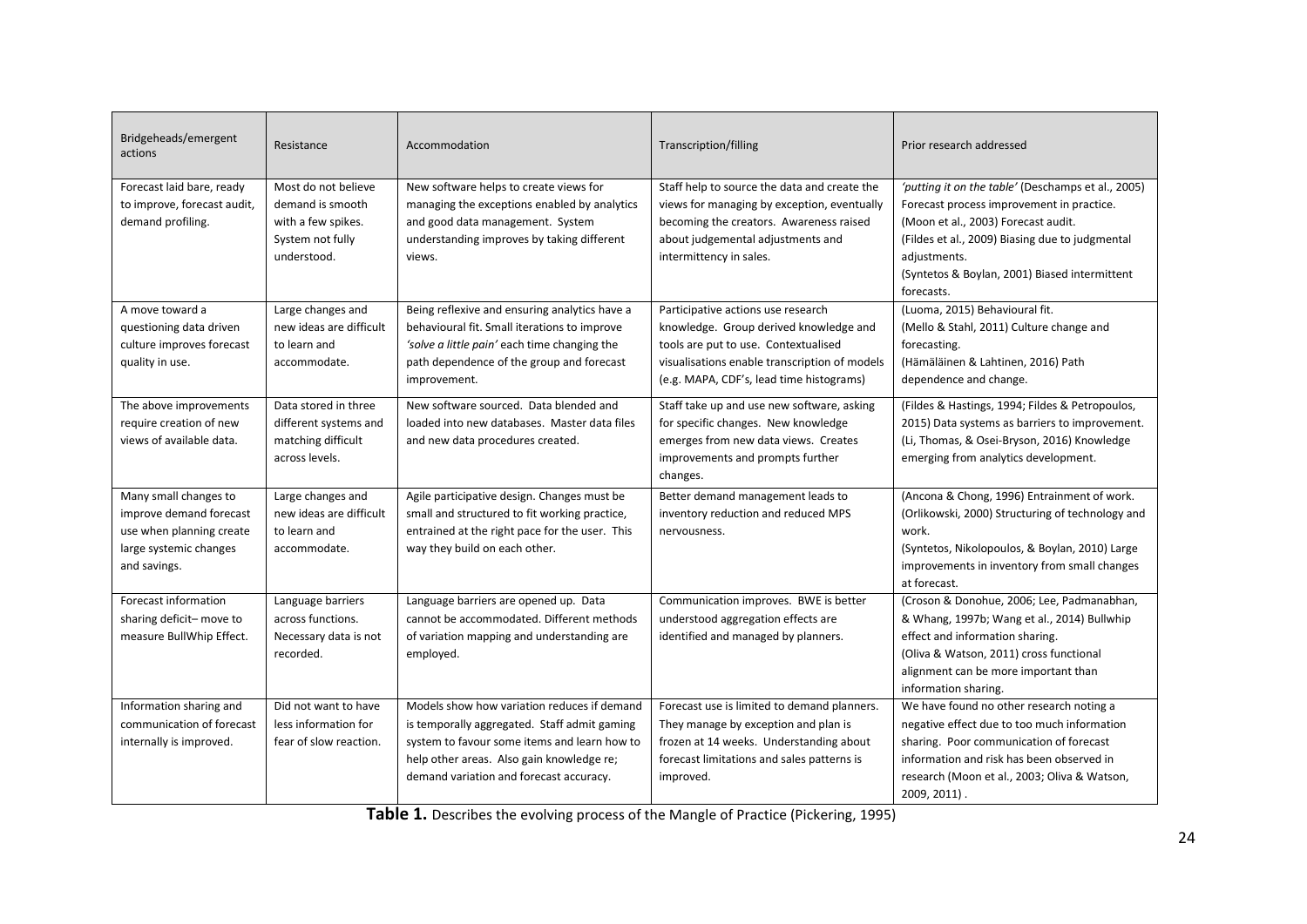To understand how the action research requirement of reflexivity affected the research we can look at the intervention which did not occur; the attempt to map and control the bullwhip. SM steered the research away from this goal although CJP was keen to pursue it; SM had an agenda to implement continuous flow in production and felt that smoothing via controlling the bullwhip would not help this, a case of instrumentalisation which is common in a reflexive environment (Westling et al., 2014). CJP was interested in mapping the effect of bullwhipping and the possibility of controlling the WIP and inventory inputs using gain controllers, her standpoint as an analytics practitioner, known as 'the practitioner's dilemma' (Corbett, Willem, & Wassenhove, 1995). Had the data been available and the research not as reflexive (to SM's concerns) the bridgehead for the supply chain forecast part of the intervention could have focussed instead on an analysis, mapping and controlling of bullwhip. This intervention would have reduced the opportunity for participation since it was technically more complex and required more from the transcription of CJP's expertise and input from the data systems. Using bullwhip controllers would also require much less collaboration in development, therefore organisational learning at an accessible level, and double loop learning, would have been less likely to occur.

#### **8. Conclusion**

In this research we have shown that if a researcher is actively engaged in the organisation under scrutiny the practitioners are receptive to new ideas as small positive iterations lead to larger changes. We saw that forecast information can be used in unexpected ways which can cause disruption and that behaviour errs on the side of caution when it comes to being reactive. The descriptive power of the mangle provided recoverable information which can be compared against other research findings and has proven to be a useful lens for studying sociotechnical systems through action research.

If action research were used to develop and embed a new forecast function then the associated method of Design Science could be used (Holmström et al., 2009). Design Science's intervention is artefact development and it has been used successfully in Information Systems and Decision Sciences research (Hevner et al., 2004; Li et al., 2016). Design Science provides a possible way to study organisations that need new forecast support systems, or adendums to their existing systems, such that it satisfies both academic and practitioner requirements whilst opening up the sociotechnical aspects of forecasting systems. When studying and attempting to improve interraction, functional alignment and forecast perception, action research and grounded theory, used to aid effective collaboration, helps us to satisfy both the practitioner's requirements and to further academic understanding.

25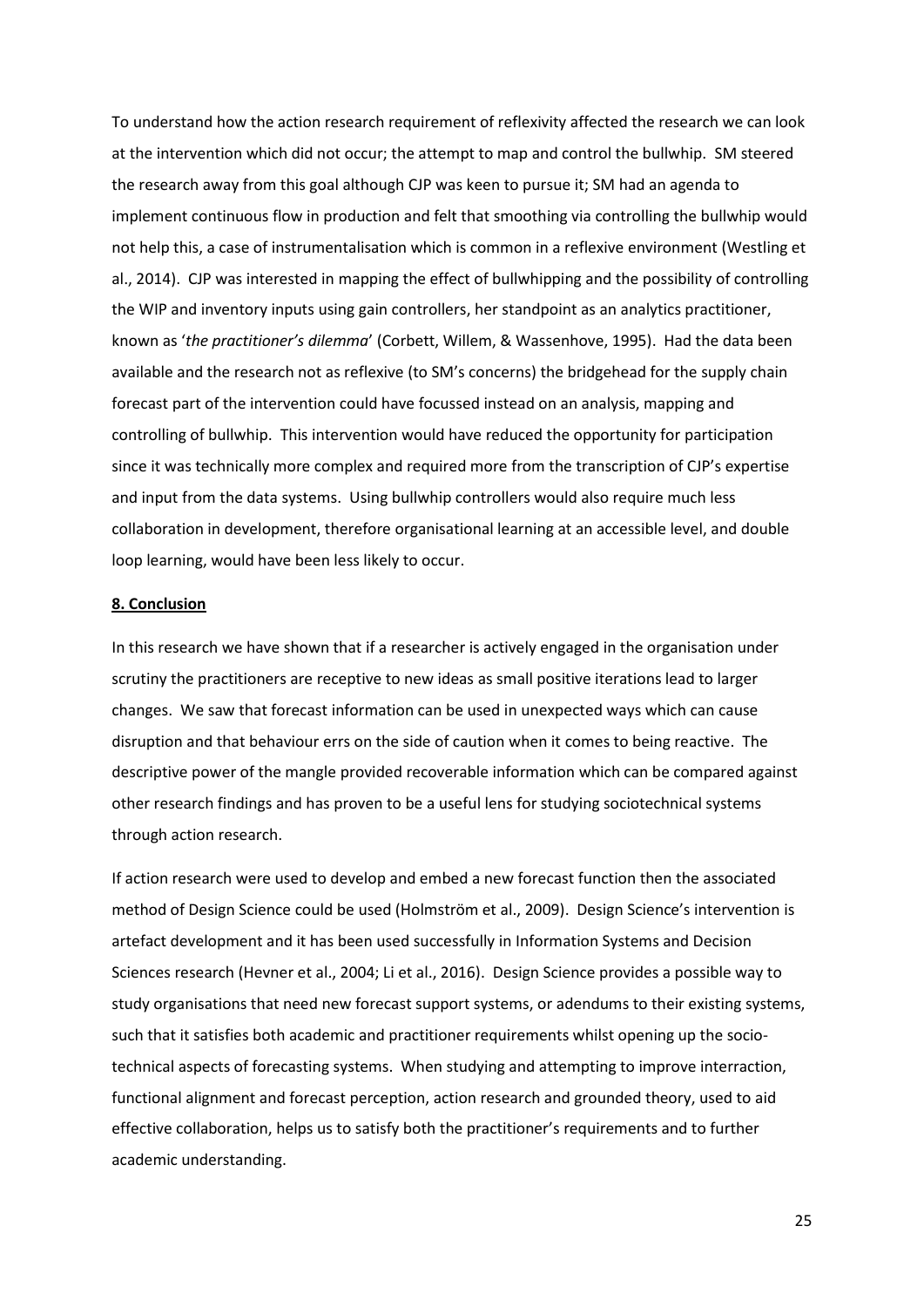This study is limited due to being a single case study, however it concurs and corroborates with the the results of the action research project described by Caniato et al. (2011). We also found that collaboration enables an effective design process that opens up understanding and increases alignment. The findings also agree with Propostion IV of Oliva & Watson (2011);

# *The pursuit of alignment in organizational planning can be more important than achieving* particular levels of informational or procedural quality'

In this case study, when the planning and testing teams had perfect knowledge of the inventory position, they were over reacting to the information due to a lack of knowledge regarding the effects that this could have. It was only after a period of cross functional engagement and knowledge creation through the action research that they were able to achieve a consensus regarding process that improved many aspects of the system. A virtuous cylce was set up, where the positive impact of one intervention would mean that the next was taken up more readily *'solving a little pain'* as SM put it, this also concurs with Oliva & Watson (2011).

More exercises of this kind, particularly if written using the mangle, would be valuable in providing a body of research regarding methods for integration and improvement of forecasting. We have already confirmed some existing research surrounding interventions, modelling and forecast improvement (see Table 1). In particular we saw that the procedure surrounding forecast use and integration is of primary importance for improving use in practice (Caniato et al., 2011; Oliva & Watson, 2009, 2011). When we enable a cross functional collaboration between all parties using a forecast the structure of forecasting problems are laid bare; and we are able to go beyond accuracy measures and look at other supply chain performance metrics and efficiencies. When improvement is performed in this way knowledge is created and assimilated allowing for a re-structuring of ideas and processes (Kellogg, Orlikowski, & Yates, 2006; Orlikowski, 2000) and an entrainment across functional boundaries (Ancona & Chong, 1996; Ancona & Waller, 2007).

Many of the insights gained here can be built upon, the limitations of using visual analytics would be one avenue for further research as would the perceived need for high velocity information and the effects of unexpected use of forecast information: also perceptions surrounding aggregation effects in the supply chain, and how these differ across functions. When presenting this work one reviewer noted that it is a time consuming process (this study took 3 years). We hope that by extracting the 'what worked' elements of the action research we can enable others to use these methods to engage effectively in shorter time frames;

All processes using the forecast need to be documented and laid bare and the creation of a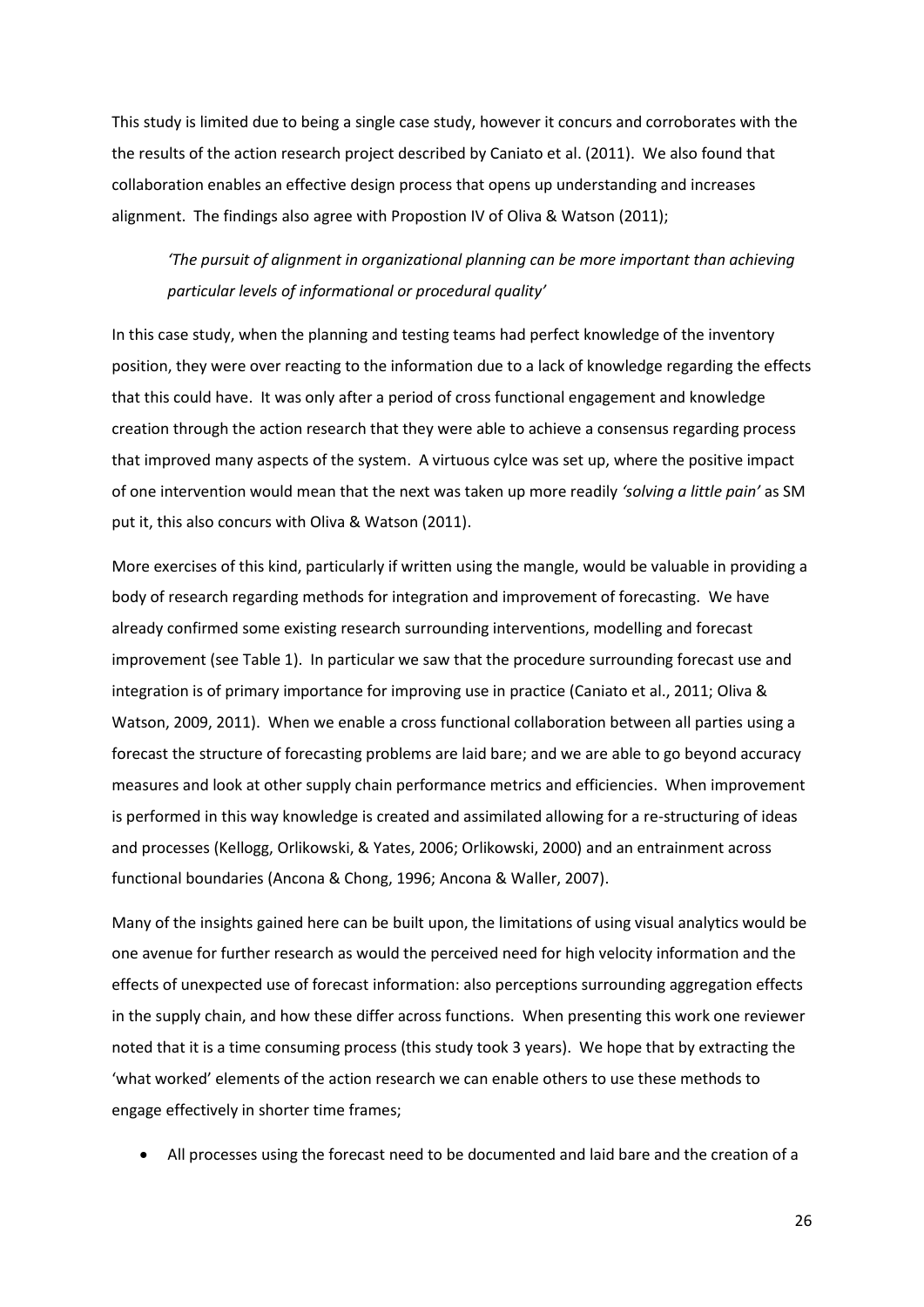cross functional group to do this is desirable (Oliva & Watson, 2009, 2011).

- A forecast audit with the inclusion of forecast users creates new knowledge and enables good process design (Caniato et al., 2011; Moon et al., 2003).
- Qualitative techniques such as reflexive action research and grounded theory have the ability to illuminate forecast research relevance which helps to contextualise solutions for the practitioner.
- Culture and change management are integral to good forecast process management (Caniato et al., 2011; Moon, 2006; Oliva & Watson, 2009)

Visualised analytics and forecasting algorithms have shown their potential as a tool for expert forecasters and analysts to engage with practitioners effectively. Relevant contextualised pictures that describe mathematical models can penetrate opaque processes if they achieve a behavioural fit (Luoma, 2015). The relevant context can be found through interpretive methods like action research that encourage a free expression of views. Large scale changes to improve forecasting awareness and use in the supply chain can succeed through small scale innovations and commitment and we have shown that this can be enabled by iterative, collaborative development that provides a catalyst for cultures to change from within.

#### **Acknowledgements and Funding**

This work was funded from: a) Welsh Government Strategic Insight Programme - SIP, Project CS1070 in 2012 covering initial scoping work for Professor K. Nikolopoulos, b) Technology Strategy Board - Knowledge Transfer Programme sKTP, Project KTP1000811- in 2013 covering knowledge transfer work from Dr. C. J. Phillips supervised by Professor K. Nikolopoulos, and c) jointly funded blue-sky research by PharmCo and the College of Business Law Education & Social Sciences, Prifysgol Bangor University as part of a PhD studentship program from 2014-2017. PharmaCo want to maintain their anonymity in this section.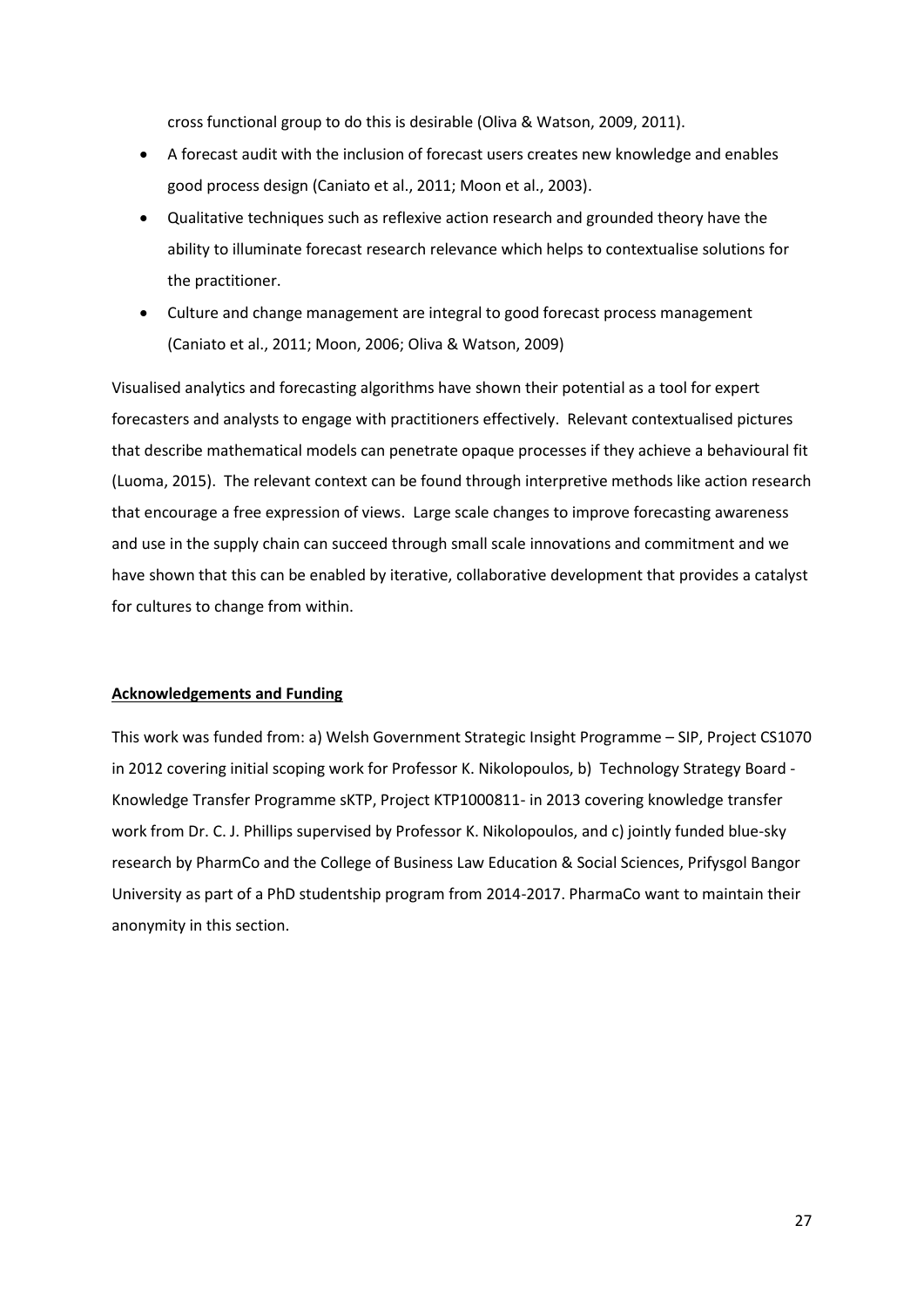#### **References**

- Ancona, D., & Chong, C.-L. (1996). Entrainment: Pace, cycle, and rhythm in organizational behavior. *Research in Organizational Behavior, 18, 251-284. Retrieved from* http://psycnet.apa.org/index.cfm?fa=search.displayRecord&UID=1996-98665-006
- Ancona, D., & Waller, M. J. (2007). The Dance of Entrainment: Temporally Navigating across Multiple Pacers. *Research in the Sociology of Work*. Emerald Group Publishing Limited. http://doi.org/10.1016/S0277-2833(07)17004-7
- Argyris, C. (1970). *Intervention Theory & Method: A Behavioral Science View.* Addison-Wesley Publishing Company, Reading, Masaacheusettes.
- Argyris, C. (1977). Double loop learning in organizations. *Harvard Business Review, 55*(5), 115–125. http://doi.org/10.1007/BF02013415
- Baskerville, R. L., & Wood-Harper, A. T. (1996a). A critical perspective on action research as a method for information systems research. Journal of Information Technology, 11(3), 235-246. http://doi.org/10.1080/026839696345289
- Baskerville, R. L., & Wood-Harper, A. T. (1996b). A critical perspective on action research as a method for information systems research. *Journal of Information Technology*, 11(3), 235–246. http://doi.org/10.1080/026839696345289
- Caniato, F., Kalchschmidt, M., & Ronchi, S. (2011). Integrating quantitative and qualitative forecasting approaches: Organizational learning in an action research case. *Journal of the Operational Research Society, 62*(3), 413-424. http://doi.org/10.1057/jors.2010.142
- Cecez-Kecmanovic, D., Galliers, Robert, D., Henfridsson, O., Newell, S., & Vidgen, R. (2014). The sociomateriality of information systems: Current status, future directions. *MIS Quarterly*, *38*(3), 809-830.
- Checkland, P. (1999). *Systems Thinking, Systems Practice: Includes a 30-Year Retrospective -*. *Wiley*. Retrieved from http://eu.wiley.com/WileyCDA/WileyTitle/productCd-0471986062.html
- Checkland, P. (2000). Soft systems methodology: a thirty year retrospective. *Systems Research and Behavioral Science, 17, 11-58. http://doi.org/10.1002/1099-1743(200011)17:1+<::AID-*SRES374>3.0.CO;2-O
- Checkland, P., & Holwell, S. (1998). Action research: Its nature and validity. *Systemic Practice and Action Research*, *11*(1), 9に21. http://doi.org/10.1023/A:1022908820784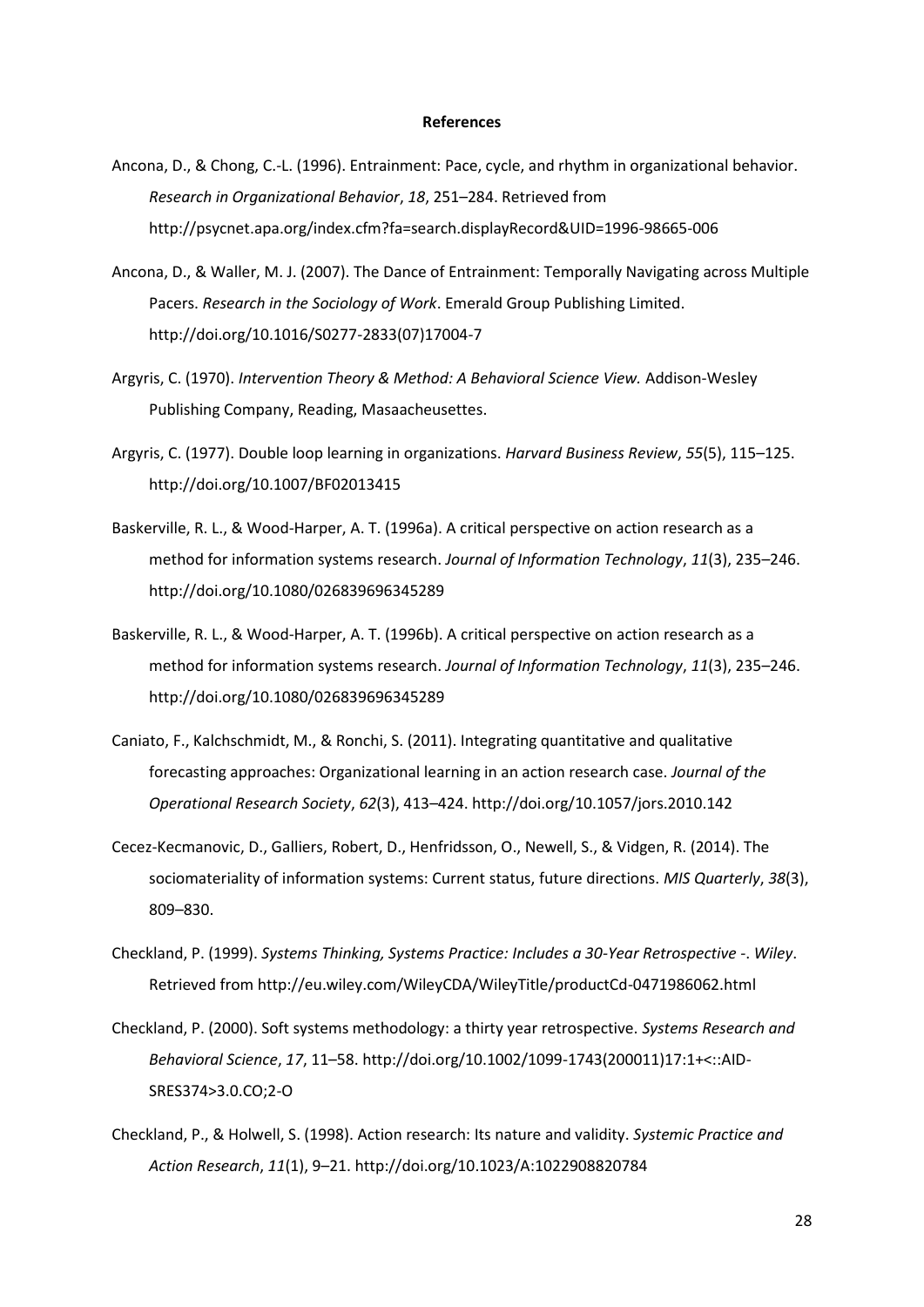- Chein, I., Cook, S. W., & Harding, J. (1948). The field of action research. *The American Psychologist*, 3(2), 43-50. http://doi.org/10.1037/h0053515
- Corbett, C. J., Willem, J. A. M. O., & Wassenhove, L. N. Van. (1995). Strands of practice in OR (The Practitioner's Dilemma). *European Journal of Operational Research*, 87, 484-499.
- Coughlan, P., & Coghlan, D. (2002). Action research for operations management. *International Journal of Operations & Production Management, 22(2), 220-240.*
- Croson, R., & Donohue, K. (2006). Behavioral Causes of the Bullwhip Effect and the Observed Value of Inventory Information. *Management Science*, 52(3), 323-336. http://doi.org/10.1287/mnsc.1050.0436
- Croston, J. D. (1972). Forecasting and Stock Control for Intermittent Demands. *Journal of the Operational Research Society*, *23*(3), 289に303. http://doi.org/10.1057/jors.1972.50
- Dejonckheere, J., Disney, S. M., Lambrecht, M. R., & Towill, D. R. (2003). Measuring and avoiding the bullwhip effect: A control theoretic approach. *European Journal of Operational Research*, 147(3), 567-590. http://doi.org/10.1016/S0377-2217(02)00369-7
- Deschamps, E. A. (Feature E., Mello, J., Gilliland, M., Tynes, D., & Jones, E. A. (2005). Special feature: The organizational politics of forecasting. *Foresight: The International Journal of Applied Forecasting*, (2), 5–21.
- Eden, C., & Huxham, C. (2006). Researching Organizations Using Action Research. In S. R. Clegg, C. Hardy, T. B. Lawrence, & W. R. Nord (Eds.), *The Sage handbook of organization studies* (2nd ed., pp. 388-408). London, New Delhi: Sage. Retrieved from https://books.google.co.uk/books?hl=en&lr=&id=TuE0NRH2U7UC&oi=fnd&pg=PA388&dq=coli n+eden+1983&ots=bWRHiljK2F&sig=tJpWAnqDvWkS4t0ARbr52Xbq53w
- Eisenhardt, K. M. (1989). Building Theories from Case Study Research. *Academy of Management Review*, *14*(4), 532に550. http://doi.org/10.5465/AMR.1989.4308385
- Fildes, R., Goodwin, P., Lawrence, M., & Nikolopoulos, K. (2009). Effective forecasting and judgmental adjustments: an empirical evaluation and strategies for improvement in supplychain planning. *International Journal of Forecasting*, 25(1), 3-23. http://doi.org/10.1016/j.ijforecast.2008.11.010
- Fildes, R., & Hastings, R. (1994). The Organization and Improvement of Market Forecasting. *The Journal of the Operational Research Society, 45(1), 1-16. http://doi.org/10.1057/jors.1994.1*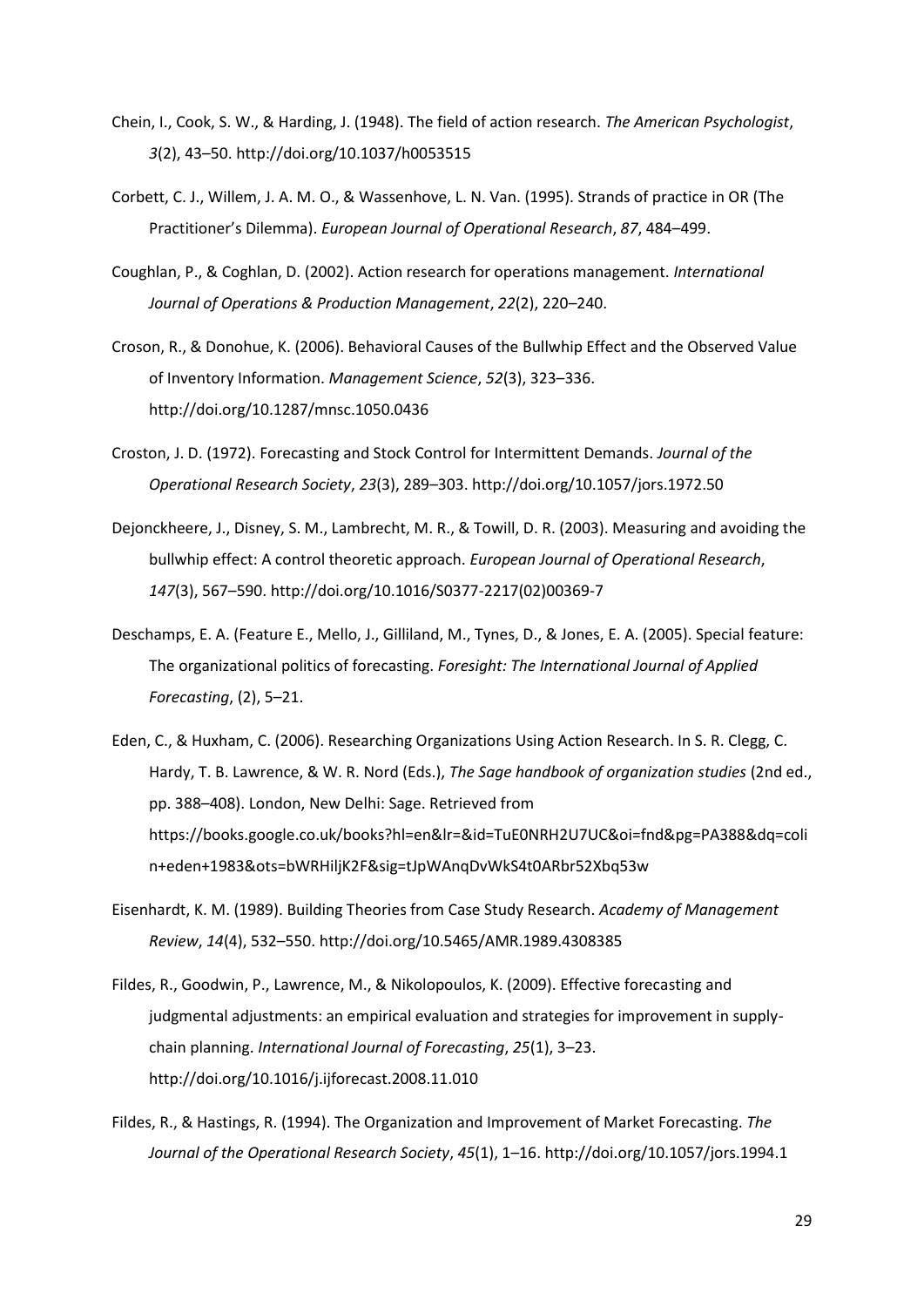- Fildes, R., & Petropoulos, F. (2015). Improving Forecast Quality in Practice. *Foresight: The International Journal of Applied Forecasting, Winter, 5-13.*
- Glaser, B., & Strauss, A. (1967). *The Discovery of Grounded Theory: Strategies for Qualitative Research*.
- Goodwin, P., Onkal, D., & Thomson, M. (2010). Do forecasts expressed as prediction intervals improve production planning decisions? *European Journal of Operational Research*, *205*(1), 195に201. http://doi.org/10.1016/j.ejor.2009.12.020
- Hämäläinen, R. P., & Lahtinen, T. J. (2016). Path Dependence in Operational Research How the Modeling Process Can Influence the Results. *Operations Research Perspectives*, 3, 14–20. http://doi.org/10.1016/j.orp.2016.03.001
- Hevner, A. R., March, S. T., Park, J., & Ram, S. (2004). Design Science in Information Systems Research. *MIS Quarterly, 28*(1), 75-105. Retrieved from http://www.jstor.org/stable/25148625
- Holmström, J., Ketokivi, M., & Hameri, A.-P. (2009). Bridging Practice and Theory: A Design Science Approach. *Decision Science*,  $40(1)$ , 65-87. http://doi.org/10.1111/j.1540-5915.2008.00221.x
- Howick, S., & Ackermann, F. (2011). Mixing or methods in practice: Past, present and future directions. *European Journal of Operational Research*, 215(3), 503-511. http://doi.org/10.1016/j.ejor.2011.03.013
- Hyndman, R. J., Koehler, A. B., Ord, J. K., & Snyder, R. D. (2008). *Forecasting with Exponential Smoothing: The State Space Approach* (1st ed.). Verlag Berlin Heidelberg: Springer. Retrieved from http://books.google.com/books?hl=en&lr=&id=GSyzox8Lu9YC&oi=fnd&pg=PA2&dq=Forecastin g+with+Exponential+Smoothing+state+space+approach&ots=1oaxCNrym3&sig=v\_7jU4rwjfzbm
- Jackson, M. C. (2003). *Systems Thinking: Creative Holism for Managers*. Chichester: John Wiley & Sons, Ltd.

iggOssKfnCTC0M

- Kellogg, K. C., Orlikowski, W. J., & Yates, J. (2006). Life in the Trading Zone: Structuring Coordination across Boundaries in Postbureaucratic Organizations. *Organization Science*, 17(1), 22–44. http://doi.org/10.1287/orsc.1050.0157
- Kourentzes, N., Petropoulos, F., & Trapero, J. R. (2014). Improving forecasting by estimating time series structural components across multiple frequencies. *International Journal of Forecasting*, 30(2), 291-302. http://doi.org/10.1016/j.ijforecast.2013.09.006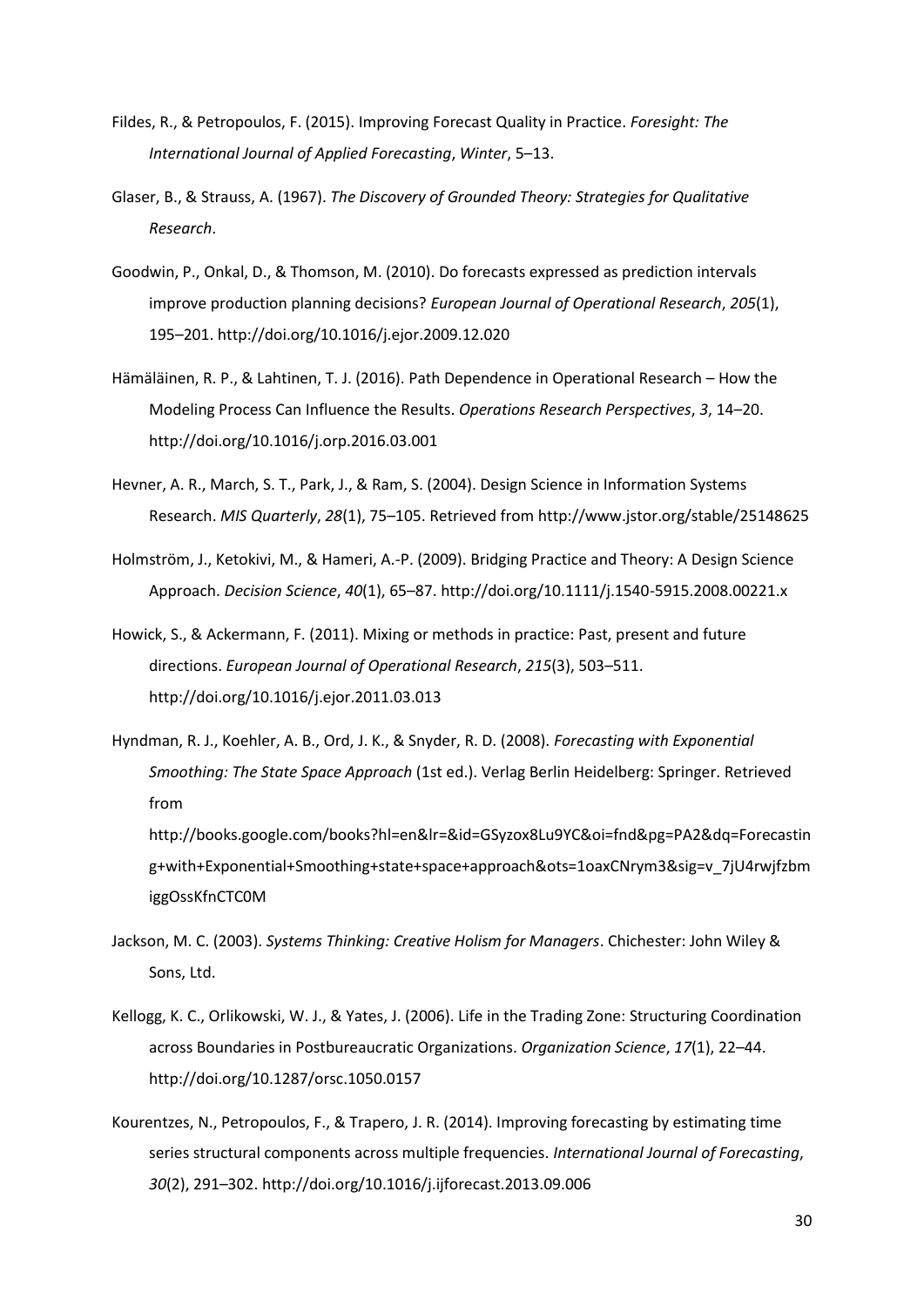- Kremer, M., Moritz, B., & Siemsen, E. (2011). Demand Forecasting Behavior: System Neglect and Change Detection. Management Science, 57(10), 1827-1843. http://doi.org/10.1287/mnsc.1110.1382
- Kreye, M. E., Goh, Y. M., Newnes, L. B., & Goodwin, P. (2012). Approaches to displaying information to assist decisions under uncertainty. *Omega*, 40(6), 682-692. http://doi.org/10.1016/j.omega.2011.05.010
- Lawrence, M., Goodwin, P., O'Connor, M., & Onkal, D. (2006), Judgmental forecasting: A review of progress over the last 25 years. *International Journal of Forecasting*, 22(3), 493–518. http://doi.org/10.1016/j.ijforecast.2006.03.007
- Lee, H. L., Padmanabhan, V., & Whang, S. (1997a). Information Distortion in a Supply Chain: The Bullwhip Effect. *Management Science*, 43(4), 546-558. http://doi.org/10.1287/mnsc.43.4.546
- Lee, H. L., Padmanabhan, V., & Whang, S. (1997b). Information Distortion in a Supply Chain: The Bullwhip Effect. *Management Science*, 43(4), 546–558. http://doi.org/10.1287/mnsc.43.4.546
- Lewin, K. (1946). Action Research and Minority Problems. *Journal of Social Issues*, 2(4), 34-46. http://doi.org/10.1111/j.1540-4560.1946.tb02295.x
- Li, Y., Thomas, M. A., & Osei-Bryson, K.-M. (2016). A snail shell process model for knowledge discovery via data analytics. *Decision Support Systems*, 91, 1-12. http://doi.org/10.1016/j.dss.2016.07.003
- Luoma, J. (2015). Model-based organizational decision making: A behavioral lens. *European Journal of Operational Research, 0, 1*-11. http://doi.org/10.1016/j.ejor.2015.08.039
- Mahmoud, E., DeRoeck, R., Brown, R., & Rice, G. (1992). Bridging the gap between theory and practice in forecasting. *International Journal of Forecasting*,  $8(2)$ , 251-267. http://doi.org/10.1016/0169-2070(92)90123-Q
- Makridakis, S., & Taleb, N. (2009). Decision making and planning under low levels of predictability. *International Journal of Forecasting, 25(4), 716-733.* http://doi.org/10.1016/j.ijforecast.2009.05.013
- Mello, J. E., & Stahl, R. A. (2011). How S&OP changes corporate culture: results from interviews with seven companies. *Foresight: The International Journal of Applied Forecasting*, (20), 37–42.
- Mingers, J., & Brocklesby, J. (1997). Multimethodology: Towards a framework for mixing methodologies. *Omega*, 25(5), 489-509. http://doi.org/10.1016/S0305-0483(97)00018-2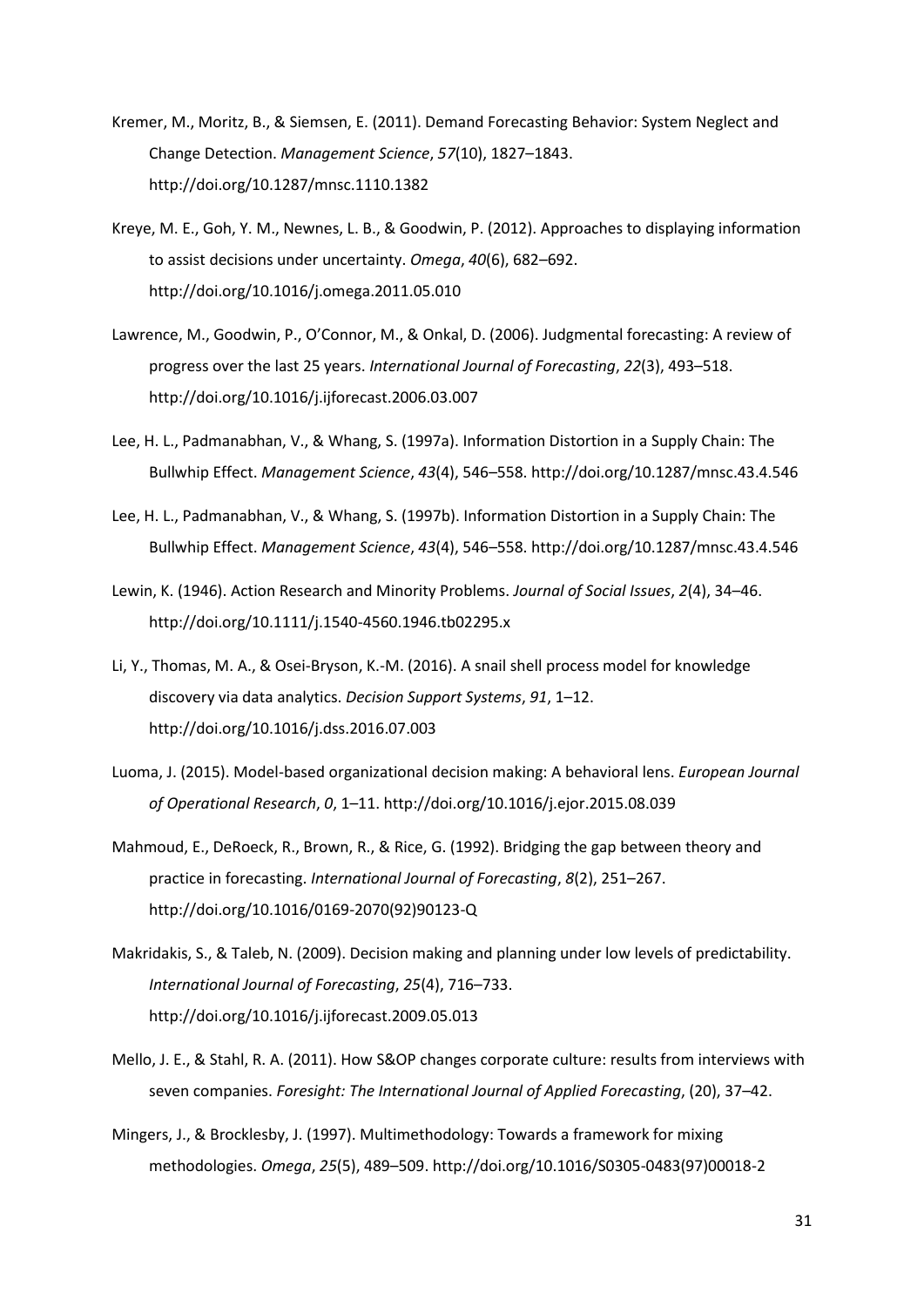- Moon, M. A. (2006). Breaking down barriers to forecast process improvement. *Foresight: The International Journal of Applied Forecasting, 26-30.*
- Moon, M. A., Mentzer, J. T., & Smith, C. D. (2003). Conducting a sales forecasting audit. *International*  Journal of Forecasting, 19(1), 5-25. http://doi.org/10.1016/S0169-2070(02)00032-8
- Mumford, E. (2006). The story of socio-technical design: Reflections on its successes, failures and potential. *Information Systems Journal*, 16(4), 317-342. http://doi.org/10.1111/j.1365-2575.2006.00221.x
- Oliva, R., & Watson, N. (2009). Managing functional biases in organizational forecasts: A case study of consensus forecasting in supply chain planning. *Production and Operations Management*, 18(2), 138-151. http://doi.org/10.1111/j.1937-5956.2009.01003.x
- Oliva, R., & Watson, N. (2011). Cross-functional alignment in supply chain planning: A case study of sales and operations planning. *Journal of Operations Management*, 29(5), 434-448. http://doi.org/10.1016/j.jom.2010.11.012
- Orlikowski, W. J. (2000). Using Technology and Constituting Structures: A Practice Lens for Studying Technology in Organizations. *Organization Science*, 11(4), 404-428. http://doi.org/10.1287/orsc.11.4.404.14600
- Ormerod, R. J. (2014a). Critical rationalism in practice: Strategies to manage subjectivity in OR investigations. *European Journal of Operational Research*, 235(3), 784-797. http://doi.org/10.1016/j.ejor.2013.12.018
- Ormerod, R. J. (2014b). The mangle of OR practice: towards more informative case studies of "technical" projects. Journal of the Operational Research Society, 65(8), 1245-1260. http://doi.org/10.1057/jors.2013.78

Pickering, A. (1995). *The manale of practice : time, gaency, and science*. University of Chicago Press.

- Pickering, A., & Guzik, K. (2008). *The mangle in practice : science, society, and becoming*. Duke University Press.
- Sandberg, J., & Tsoukas, H. (2011). Grasping the Logic of Practice : Theorizing through practical rationality. *The Academy of Management Review*, 36(2), 338-360.
- Susman, G., & Evered, R. D. (1978). An Assessment of the Scientific Merits of Action Research. Administrative Science Quarterly, 23(4), 582-603. Retrieved from http://www.jstor.org/stable/2392581?seq=1&cid=pdf-reference#references\_tab\_contents